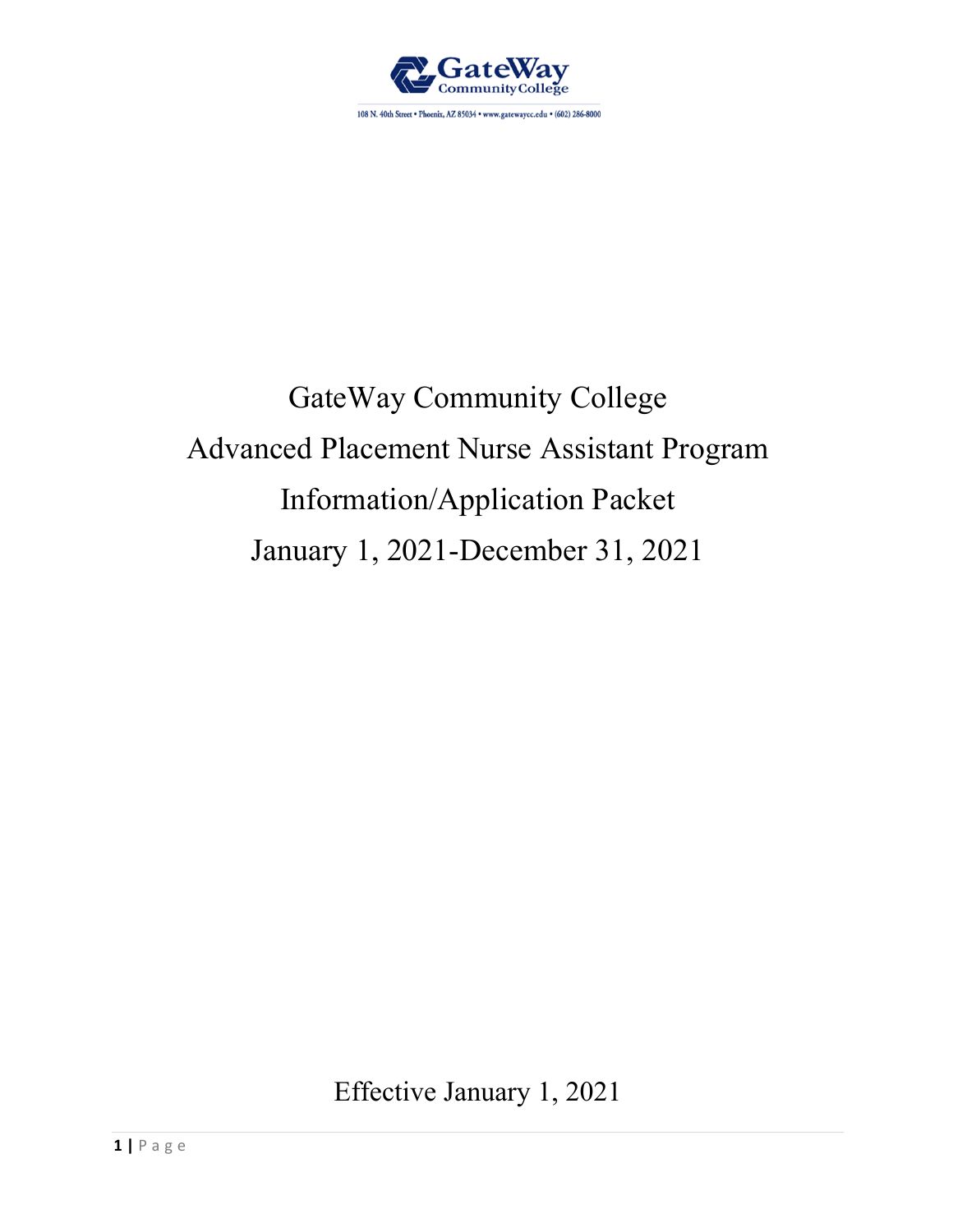

## **Advanced Placement Nurse Assisting Program**

GateWay Community College is pleased to offer the Advanced Placement Nurse Assisting (APNA) Program, approved by the Arizona State Board of Nursing. This program is designed to prepare students who have at least one year of current, full-time, direct patient care or two years of current, part-time direct patient care to be eligible to sit for the Nursing Assistant certification (CNA) or licensing (LNA) examination through the Arizona State Board of Nursing. To qualify for this program: A student applying for the APNA Program must provide documentation of at least one year full-time employment or two years part-time employment in direct patient care within the past five years. (See form on Page 4)

## **Prerequisites**

- Proof of one year direct patient care within the last year.
- Accuplacer Reading (Classic) score of 58 or higher or Reading (Next Gen) 230 or higher, or Reading ACT English and Reading score of 18 or higher, or SAT of 460 or higher (2016-current), or GED Reasoning Through Language Arts – 165 or higher, or RDG091 or higher or CRE101 test score, or 70% HESI-A2 exam English Composite AND Math MAT082 or MAT090 test score, or 70% HESI-A2 exam Math. Accuplacer Arithmetic (Classic) score of 20 or higher, Arithmetic (Next Gen) 200 or higher, or ACT 18 or higher, or SAT 510 or higher, or GED 165 or higher. We will also accept the following for math and reading;
	- o High School Graduate within the last 5 years, with an overall, unweighted HS GPA of 2.6 or higher would meet the English/reading and math scores for placement in the NA program, or
	- o AGEC Student who has completed the AZ General Education Curriculum (AGEC) would meet the required English/reading and math scores for placement in the NA program or
	- o Students who have a previous degree (to include) AAS, BS, MS, EdD, PhD, will meet the required English/reading and math scores for placement in the NA program.
- Level One DPS Fingerprint Clearance Card
- MCCD Background Check (code will be provided following acceptance)
- Completed Health & Safety documentation proof of immunity, immunization or current testing for identified disease, current CPR card)
- Completed Health Care Provider signature form
- Meet urine drug screening requirements
- Current and valid Government issued photo identification
- A urine drug screen will be required once the student is admitted to the program. Specifics on this requirement will be provided by the school and previous or alternate drug screen verification will not be accepted.

#### **Successful Class Completion:**

- Attend **all** class, lab and clinical hours to meet the competencies of the course
- Pass all quizzes and the final exam with a 76% or better.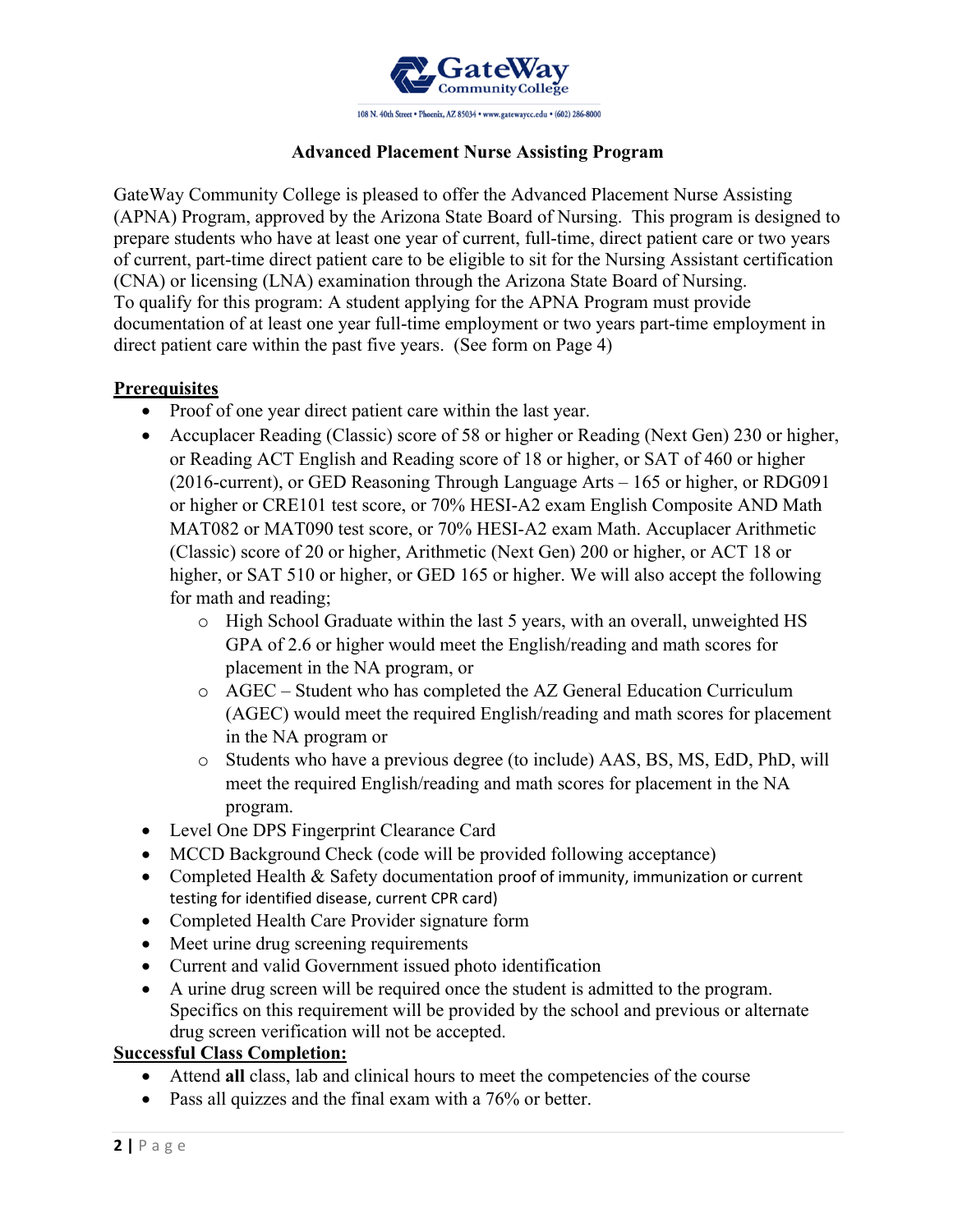

- 
- Pass the Practicum with a minimum score of 80%
- Pass the clinical portion of the class with P (pass)
- A student must pass both the lecture and the clinical components simultaneously to receive a passing grade in the course.

#### • **Certification Information**

The Maricopa Community Colleges offer a comprehensive Advanced Placement Nursing Assistant Course that is approved by the Arizona State Board of Nursing. Upon satisfactory completion of this course, the student is eligible to take the Arizona State Board of Nursing certification or licensure exam, become a Certified or Licensed Nursing Assistant. The student may then choose to go directly to work or continue to pursue education opportunities in other health care careers. Information on the Arizona State Board of Nursing application process is available at http://www.azbn.gov. The certification exam is administered by state certified evaluators and students may take the exam scheduled at nearby testing centers. The fee for this exam is \$118 (subject to change) and is payable to the state evaluators. For more information go to http://hdmaster.com/testing/cnatesting/arizona/AZ\_CNA\_Home.htm

An additional and separate LEVEL ONE Fingerprint Clearance Card is required for certification. The Department of Public Safety card required for enrollment in nursing classes at the colleges will not meet the requirements for state certification. Allow a minimum of six (6) weeks for fingerprint clearance when applying for nursing assistant certification.

The Arizona State Board of Nursing is located at 1740 W Adams St, Phoenix, AZ 85007 Phone 602-771-7800, FAX 602-771-7888. https://www.azbn.gov

#### **Cost Estimate for the Advanced Placement Nursing Assistant Program \***

- Registration Fee \$15.00
- Course Fee \$35.00
- NCE 150 Advanced Placement Nurse Assistant Courses (2 credits x \$85.00; Maricopa County Resident) \$170.00
- Fingerprinting fee cost will vary 65.00
- Background Check/Urine Drug Screen (subject to change) \$105.00
- Uniform and Clinical Supplies cost will vary 65.00
- Physical Exam and Immunizations estimated cost 225.00

#### **Total Estimated Cost of the APNA Course is \$680.00**

\*Fees are subject to change by the Governing Board of the Maricopa County Community College District. All costs quoted are subject to change and can vary according to student options.

Felony Bar: If a person has been convicted of a felony, the person is not eligible to apply for licensure or certification with the Arizona State Board of Nursing until 3 years after the "absolute discharge" of the sentence. "Absolute discharge from the sentence" means completion of any sentence, including imprisonment, probation, parole, community supervision or any form of court supervision. This also includes payment of all restitution, fines, fees, etc. If the conviction is reduced to a misdemeanor, or set aside, dismissed, etc., the 3-yearbar may no longer be applicable, but the Board may still consider the conduct involved, and the person's application will be considered on a "case by case" basis.

*Maricopa County Community College District (MCCCD) is an EEO/AA institution and an equal opportunity employer of protected veterans and individuals with disabilities. A lack of English*  language skills will not be a barrier to admission and participation in the career and technical *education programs of the college.*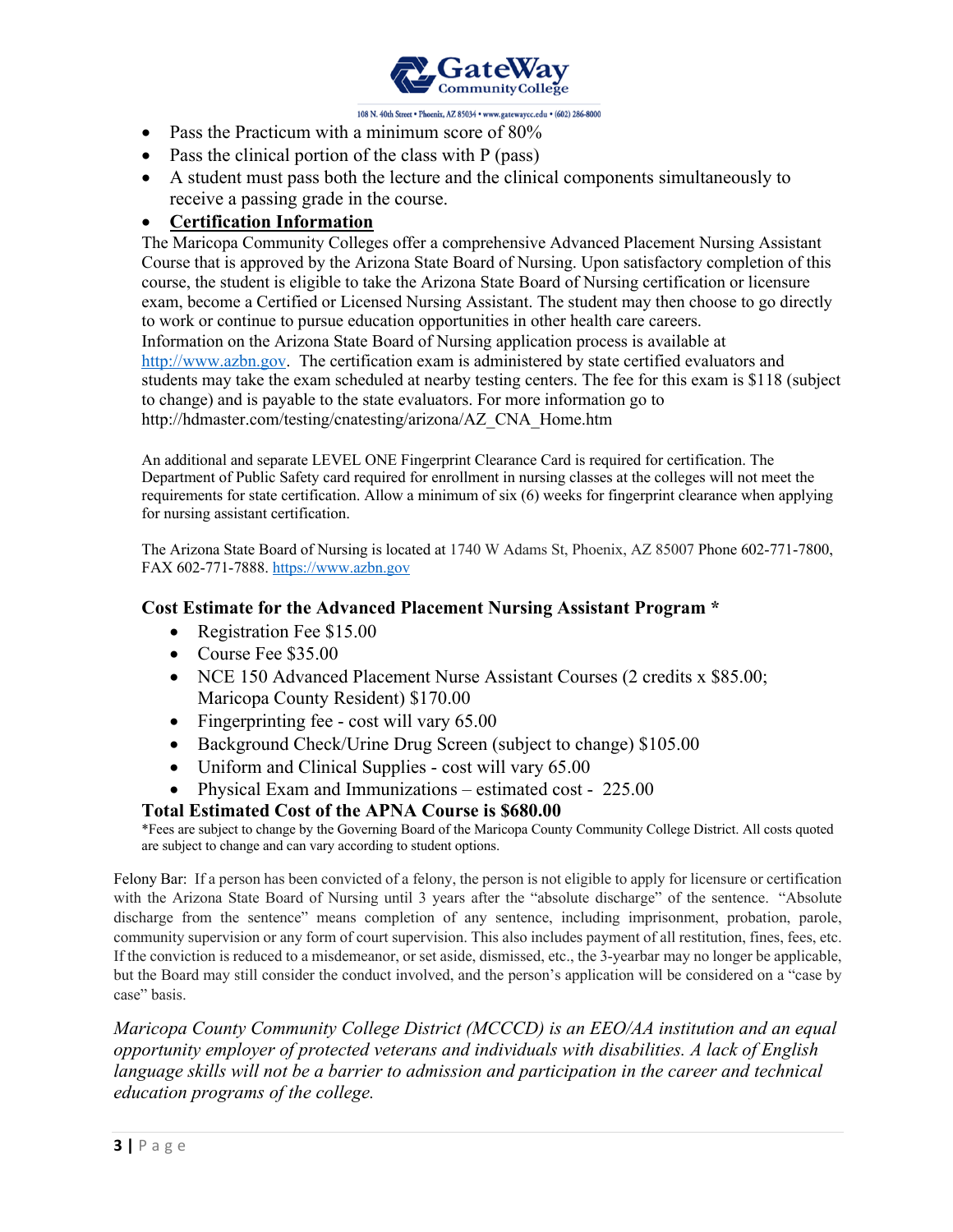

*The Maricopa Community Colleges do not discriminate on the basis of race, color, national origin, sex, disability or age in its programs or activities. For Title IX/504 concerns, call the following number to reach the appointed coordinator: (480) 731-8499. For additional information, as well as a listing of all coordinators within the Maricopa College system, http://www.maricopa.edu/non-discrimination..*

# **REGISTRATION INFORMATION**

Students registering for the Advanced Placement Nurse Assisting Program are required to:

| Attend the required Advisor Information Session                                                                                                                                                                                                                                                                                       |
|---------------------------------------------------------------------------------------------------------------------------------------------------------------------------------------------------------------------------------------------------------------------------------------------------------------------------------------|
| Meet with a Nursing Advisor                                                                                                                                                                                                                                                                                                           |
| Submit Reading and Math Requirements                                                                                                                                                                                                                                                                                                  |
| Provide proof of one $(1)$ year full-time employment or two $(2)$ years part-<br>time employment in direct patient care in the last 5 years. Send to<br>Kristen.woods@gatewaycc.edu                                                                                                                                                   |
| Submit a copy (front and back) of current CPR card. American Heart<br><b>Association ONLY Health Care Provider level</b>                                                                                                                                                                                                              |
| Submit a copy (front and back) of current Level One Fingerprint Clearance<br>Card                                                                                                                                                                                                                                                     |
| Submit a completed and current Health and Safety Documentation form and<br>the Health Care Provider Signature Form                                                                                                                                                                                                                    |
| Complete a criminal background check (information will be supplied by<br>program after registration)                                                                                                                                                                                                                                  |
| Complete a urine drug screen (will receive directions for this once after you<br>are enrolled into the course.)                                                                                                                                                                                                                       |
| Complete documentation for Headmaster information proof of legal<br>presence documentation to include front and back copy of current<br>government issued photo ID. List of acceptable documents are available on<br>the Headmaster website at www.hdmaster.com and on the Arizona State<br>Board of Nursing website at: www.azbn.gov |

GateWay Community College reserves the right to change without notice, any materials, information, curriculum, requirements, and regulations in this handbook.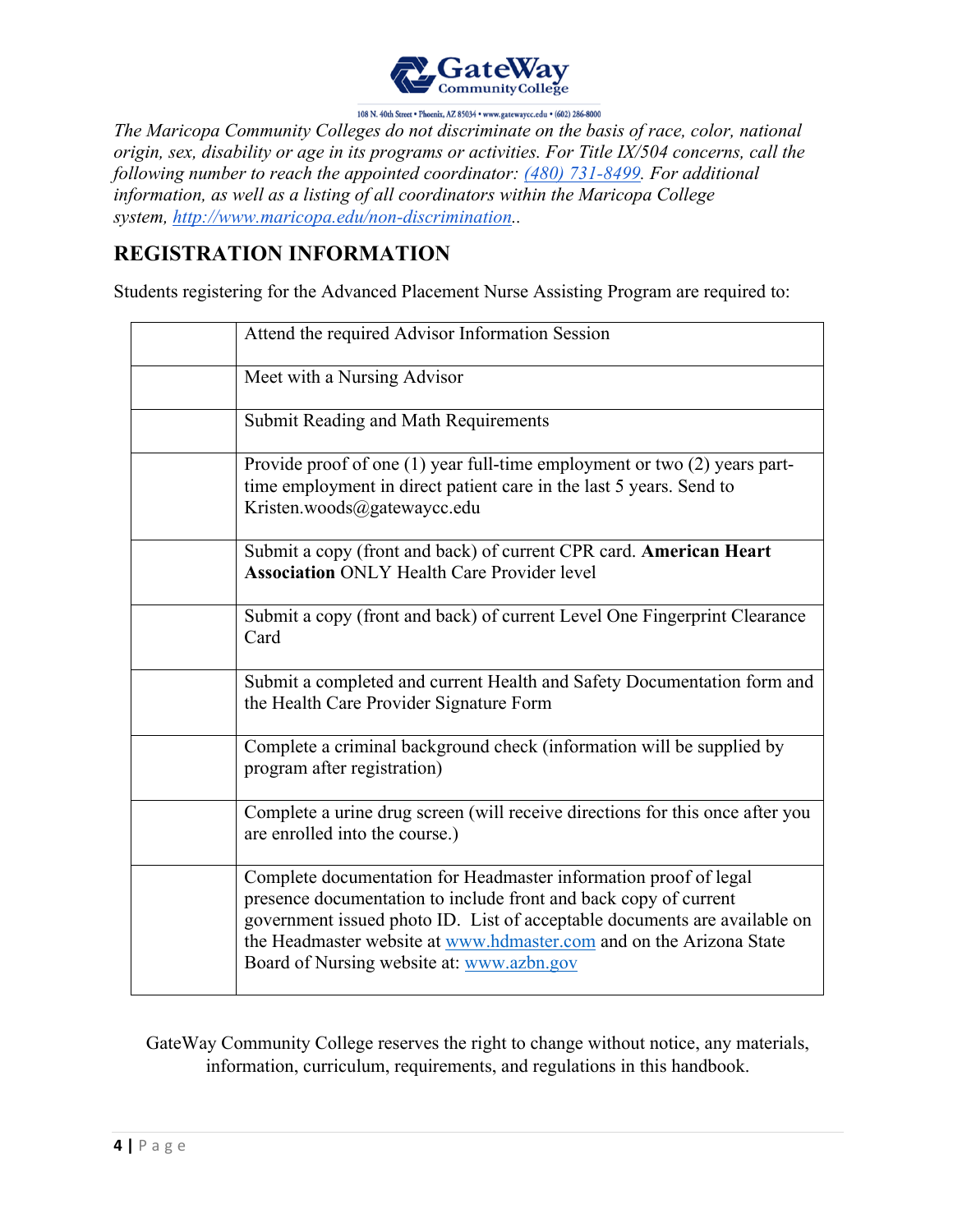

## **Verification of Direct Patient Care Experience**

GateWay will accept a combination of school (clinical) hours and employment hours. For verification, please bring a letter from your employer on employer letterhead stating dates employed and hours worked per week and/or transcripts from school(s) attended, job title and duties. All hours submitted for review must have been completed within five years prior to application. The types of employment may vary and the Program Coordinator and/or Nursing Division Director will make the final determination on eligibility of hours.

| Name                                                                                                                                                                                                                          | Date: |  |
|-------------------------------------------------------------------------------------------------------------------------------------------------------------------------------------------------------------------------------|-------|--|
|                                                                                                                                                                                                                               |       |  |
|                                                                                                                                                                                                                               |       |  |
|                                                                                                                                                                                                                               |       |  |
| Duties: Note and the contract of the contract of the contract of the contract of the contract of the contract of the contract of the contract of the contract of the contract of the contract of the contract of the contract |       |  |
| Responsibilities                                                                                                                                                                                                              |       |  |
| Check all that apply:                                                                                                                                                                                                         |       |  |
| ____ Employed                                                                                                                                                                                                                 |       |  |
| Attended school                                                                                                                                                                                                               |       |  |
|                                                                                                                                                                                                                               |       |  |
| Date(s) Employment or school began<br><u>Date(s)</u> Employment or school began                                                                                                                                               |       |  |
|                                                                                                                                                                                                                               |       |  |
|                                                                                                                                                                                                                               |       |  |
|                                                                                                                                                                                                                               |       |  |
|                                                                                                                                                                                                                               |       |  |
|                                                                                                                                                                                                                               |       |  |
|                                                                                                                                                                                                                               |       |  |

I certify that the information provided above is true and correct.

Student Date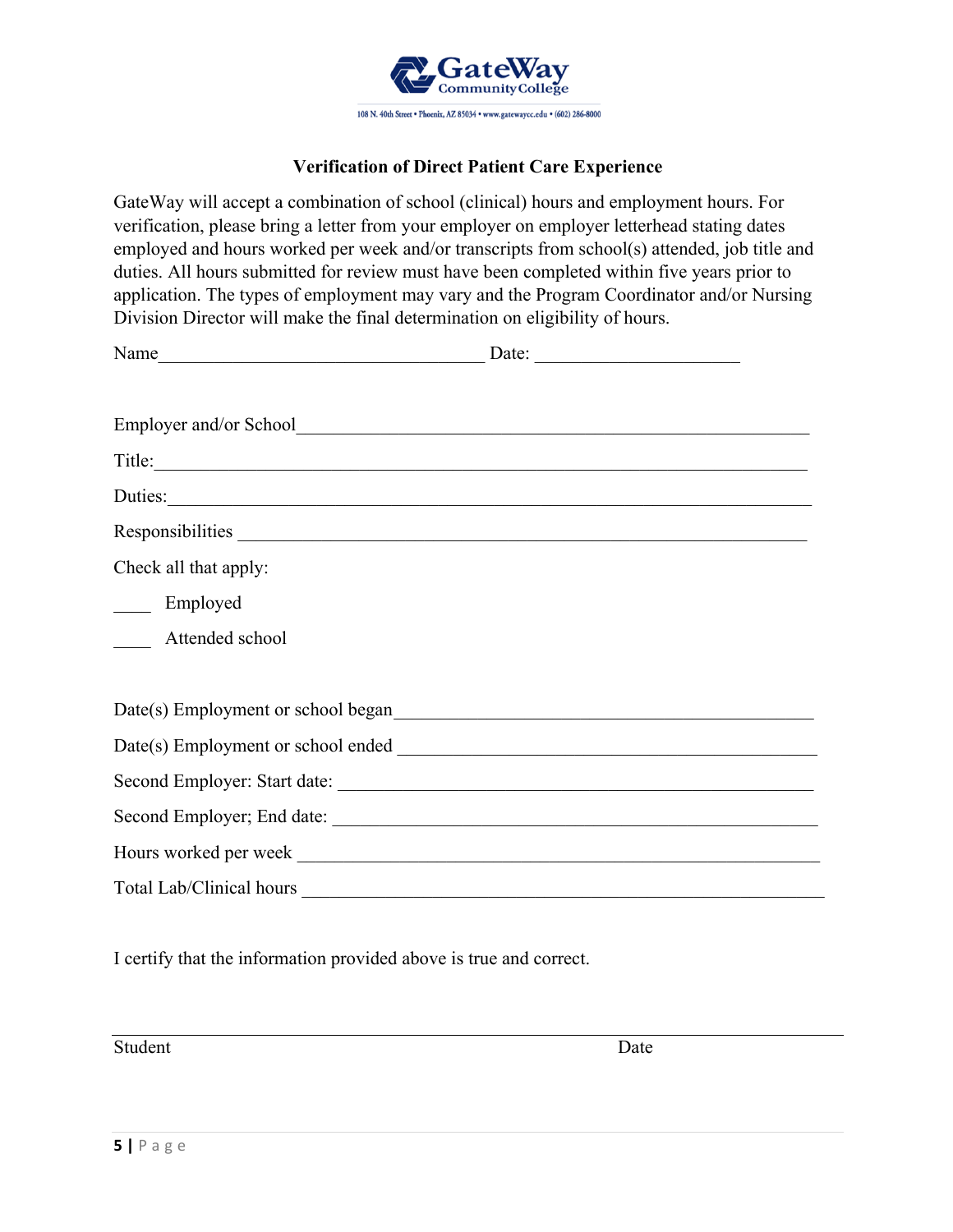

## **INFORMATION FOR STUDENTS**

• **ZERO TOLERANCE POLICY**: The Maricopa Community Colleges Nursing Assistant Program supports a Zero Tolerance Policy for the following behaviors:

- Intentionally or recklessly causing physical harm to any person on the campus or at a clinical site, or intentionally or recklessly causing reasonable apprehension of such harm.
- Unauthorized use or possession of any weapon or explosive device on the campus or at a clinical site.
- Unauthorized use, distribution, or possession for purposes of distribution of any controlled substance or illegal drug on the campus or at a clinical site.

Nursing Program student engaging in this misconduct is subject to immediate dismissal from nursing classes and disciplinary action as described in the Student Handbook of the college.

• **HEALTH DECLARATION:** It is essential that nursing students be able to perform a number of physical activities in the clinical portion of the program. At a minimum, students will be required to lift patients, stand for several hours at a time and perform bending activities. Students who have a chronic illness or condition must be maintained on current treatment and be able to implement direct patient care. The clinical nursing experience also places students under considerable mental and emotional stress as they undertake responsibilities and duties impacting patients' lives. Students must be able to demonstrate rational and appropriate behavior under stressful conditions. Individuals should give careful consideration to the mental and physical demands of the program prior to making application.

**All students placed in the nursing program must provide documentation of compliance of all health and safety requirements required to protect patient safety.** Only students providing documentation of compliance are permitted to enroll in nursing courses. Students will meet these requirements by providing the Health/Safety Requirements Documentation Checklist and the signed Health Declaration Form, with all documentation attached, as directed.

• **FINGERPRINTING REQUIREMENT**: Fingerprint clearance is required for enrollment in nursing courses. Fingerprint clearance is required to work and care for children, the elderly, and any vulnerable adult. If there is a positive criminal history, a fingerprint clearance may be denied. The Level One Fingerprint Clearance Card cannot expire during the Nursing Assistant program. The Level One Fingerprint Clearance Card required for the Nursing Assistant program will not meet the requirements for certification through the Arizona State Board of Nursing.

• **DRUG SCREENING:** All students are required to submit to a urine drug screening laboratory test. Students must complete the urine drug screening under the program account number, within the specified timeframe, and according to directions given at the time of notification to meet this requirement. Only students meeting the drug screening requirement and receiving negative drug screens, as reported by the Medical Review Officer (MRO), will be permitted to maintain enrollment in nursing courses.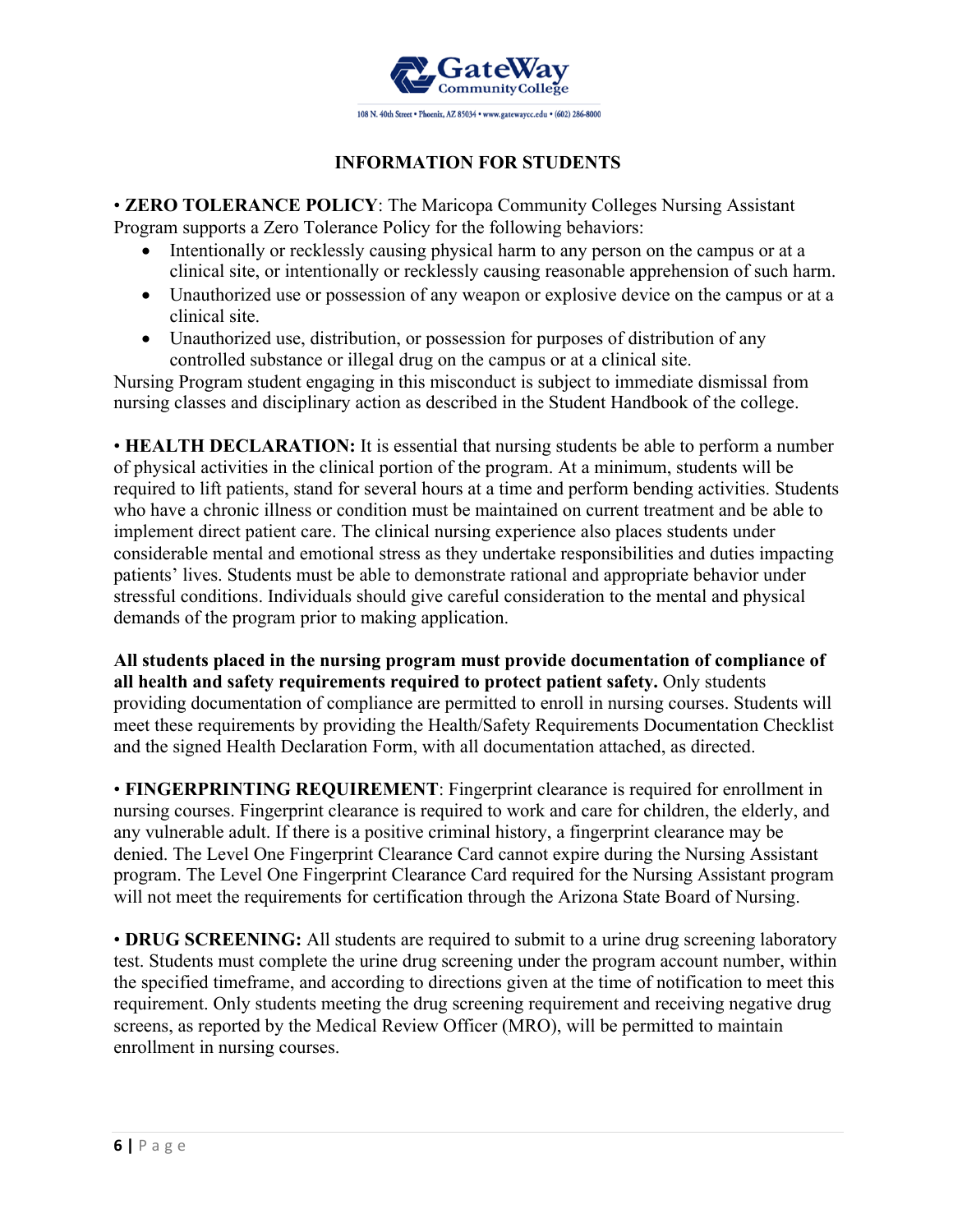

**WAIVER OF LICENSURE/CERTIFICATION GUARANTEE:** Admission or graduation from the nursing program does not guarantee obtaining a license or certificate to practice nursing. Licensure and certification requirements and the subsequent procedures are the exclusive right and responsibility of the Arizona State Board of Nursing. Students must satisfy the requirements of the Nurse Practice Act: Statutes, Rules and Regulations, independently of any college or school requirements for graduation.

According to A.R.S.  $\S 32$ -1646 (B), an applicant for nursing assistant certification is not eligible for certification if the applicant has had any felony convictions and has not received an absolute discharge from the sentences for all felony convictions. The absolute discharge from the sentence for all felony convictions must be received five (5) or more years before submitting this application. If you cannot prove that the absolute discharge date is five or more years, the Board will notify you that you do not meet the requirements for certification. All nursing assistant applicants for certification will be fingerprinted to permit the Department of Public Safety to obtain state and federal criminal history information. All applicants with a positive history are investigated. If there is any question about eligibility for licensure or certification, contact the nursing education consultant at the Arizona State Board of Nursing (602-771-7800).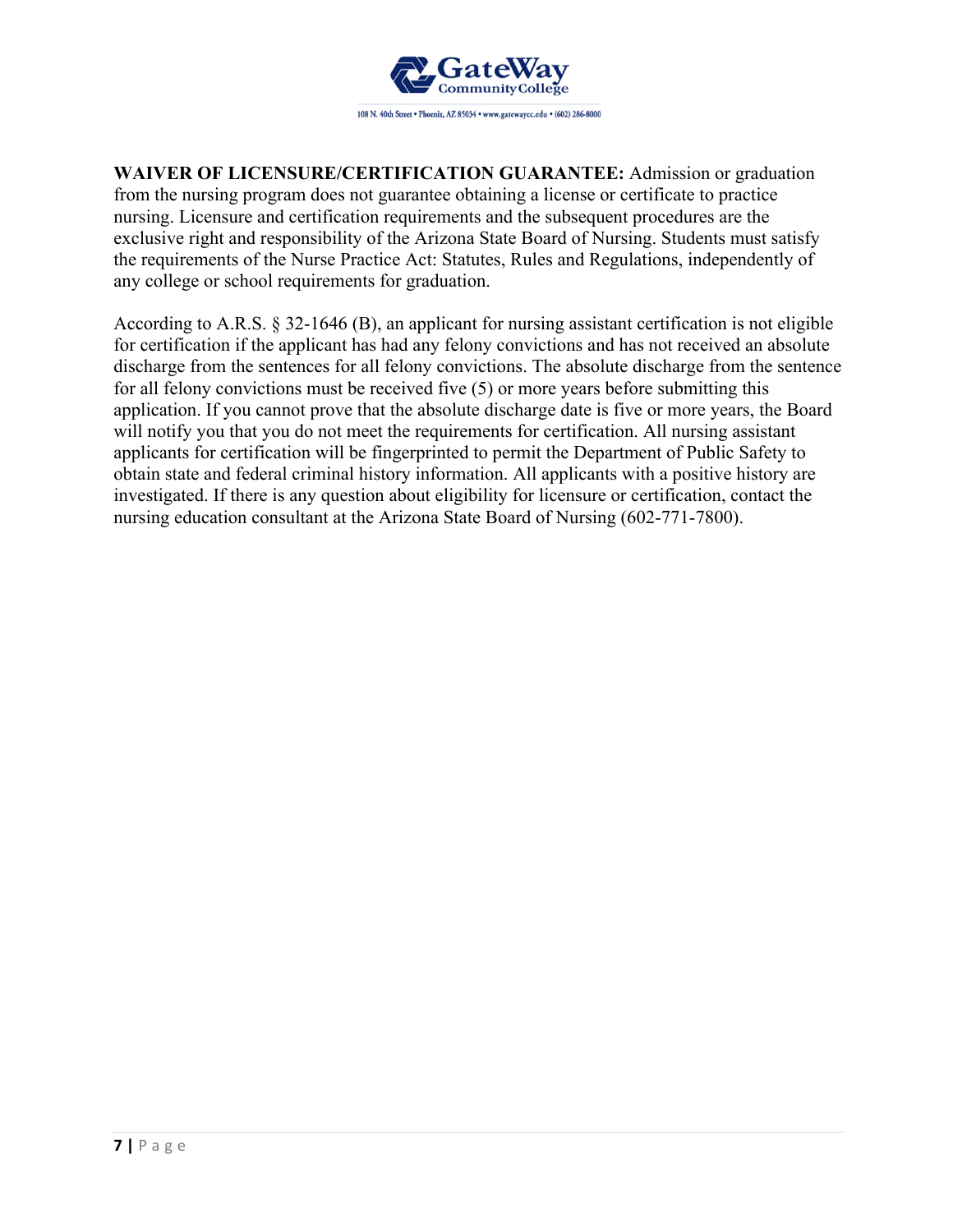

| (PRINT) Name                                   | <b>Student ID Number</b> |                                                                    |  |
|------------------------------------------------|--------------------------|--------------------------------------------------------------------|--|
| Phone: Day                                     | Evening                  | Cell                                                               |  |
| Mailing Address                                |                          |                                                                    |  |
| City                                           | State                    | Zip                                                                |  |
| (PRINT) E-Mail Address<br><b>Maricopa only</b> |                          | E-mail will be used to contact you about registration for classes. |  |

## **DIRECTIONS: Applicants must apply for admission to GateWay Community College by creating a Student Account at: http://my.maricopa.edu or in person at the Admissions and Records Office.**

- Review application form with GWCC nursing advisor in person, call 602-286-8600 to schedule an appointment.
- Submit Proof of one (1) year full-time or two (2) years part-time employment in direct patient care; approval required by program coordinator and/or division director.
- Completed application will consist of:
	- the Health and Safety Documentation Checklist and
	- Health Care Provider Signature Form with all documentation attached,
	- copy of the front and back of the Level One Fingerprint Clearance Card,
	- copy of the front and back of the Health Care Provider CPR card.
	- copy of the front and back of Arizona Driver's License, Passport or approved government issued identification.
- It is the responsibility of the student to make all copies and to verify all Health and Safety Requirements remain current through the last day of the Nursing Assistant course.
- Upon completion of this form (including copies of Health and Safety documentation requirements) schedule appointment with one of the advisors identified below for application review and acceptance:
	- o P.K. Felix Email:  $felix@gatewaycc.edu$
	- o Victoria Merritt Email: Victoria.Merritt@gatewaycc.edu
	- Helping the Advisors
		- $\circ$  Erin Donnelly Email:  $\frac{1}{\text{[cm.donnelly]} \cdot \text{[cm.donnelly]} \cdot \text{[cm.dou)}}$
- Only students with complete documentation of health and safety requirements will be registered in the APNA courses.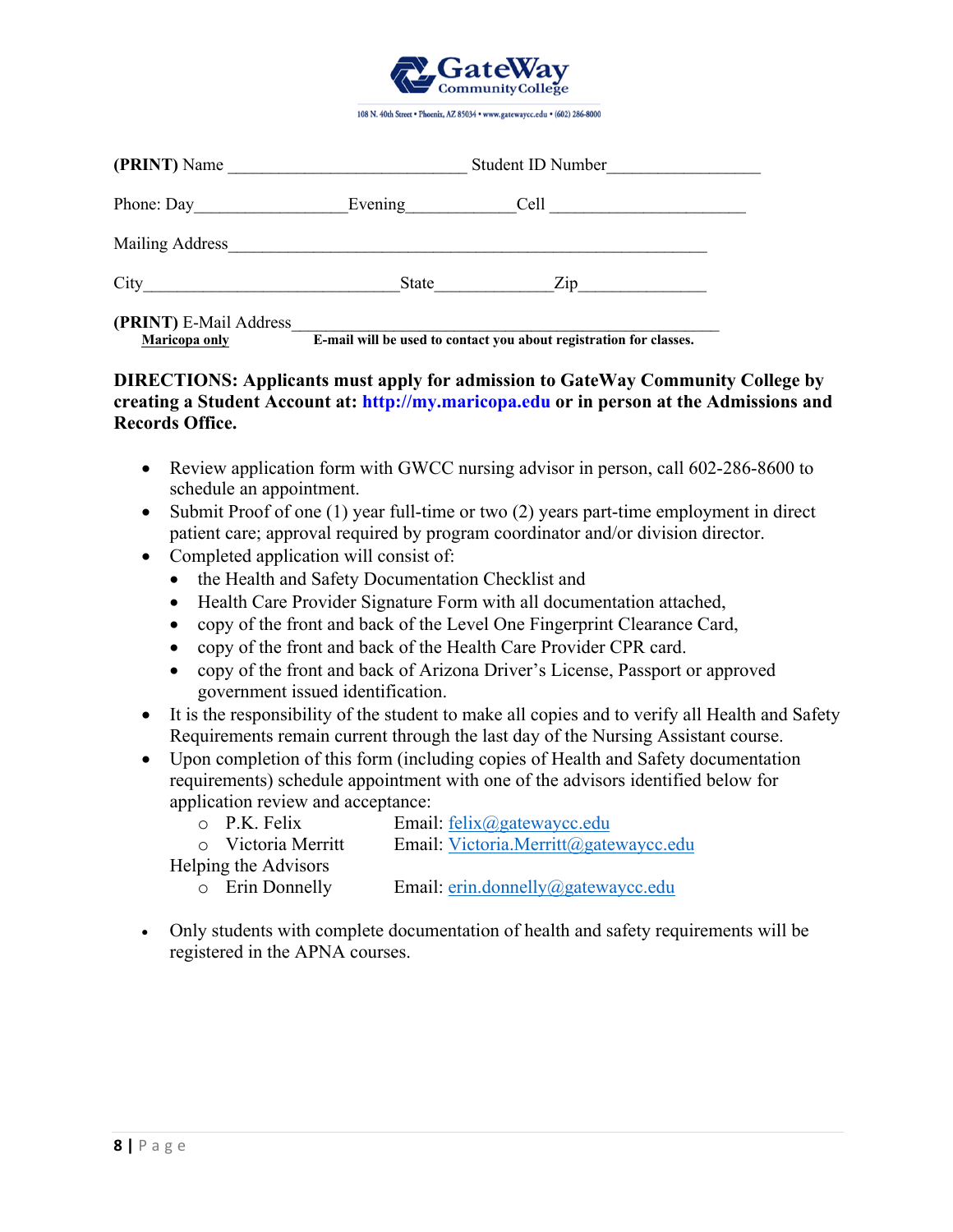

## **HEALTH AND SAFETY REQUIREMENTS**

## **A. MMR (Measles/Rubeola, Mumps, & Rubella)**

MMR is a combined vaccine that protects against three separate illnesses – measles, mumps and rubella (German measles) – in a single injection. Measles, mumps, and rubella are highly infectious diseases that can have serious, and potentially fatal, complications. The full series of MMR vaccination requires two doses.

If you had all three illnesses OR you have received the vaccinations but have no documented proof, you can have an IgG MMR titer drawn, which provides evidence of immunity to each disease. If the titer results are POSITIVE, showing immunity to each disease, upload a copy of the lab results.

Options to meet this requirement:

1. Submit documentation of two MMR vaccinations on separate dates at least 4 weeks apart. **OR**

2. Lab documentation of POSITIVE titer results for each disease (measles, mumps and rubella). 3. NEGATIVE or EQUIVOCAL titer results for measles, mumps or rubella shows lack of immunity, meaning you must get the MMR vaccine series (both vaccines). If you have only had the initial vaccine, submit documentation of first vaccine; be certain to upload proof of the second vaccine after it is given, as students must upload proof of both vaccinations to be in compliance.

## **B. Varicella (Chickenpox)**

Chickenpox is a highly contagious disease caused by the varicella-zoster virus (VZV). Infection with chickenpox also makes people susceptible to develop herpes zoster (shingles) later in life. The best means of preventing chickenpox is to get the varicella vaccine.

Varicella vaccination is required for all healthcare workers who do not meet evidence of immunity by having met any of the following criteria: a). Documentation of receiving 2 doses of varicella vaccine, separated by at least 4 weeks or b). Laboratory evidence of immunity or laboratory confirmation of disease. If you have not had the varicella vaccine or if you don't have a blood test that shows you are immune to varicella (i.e., no serologic evidence of immunity or prior vaccination) get 2 doses of varicella vaccine, 4 weeks apart.

Options to meet this requirement:

1. Documentation of two varicella vaccines, including dates of administration.

**OR** 

2. Upload a copy of proof of a POSITIVE IgG titer for varicella. If the titer is NEGATIVE or EQUIVOCAL, upload a copy of document showing that you received the first vaccination. Complete the second vaccination 4 weeks later and upload document to remain in compliance.

## **C. Tetanus/Diphtheria/Pertussis (Tdap):**

Tetanus, diphtheria, and pertussis are serious bacterial illnesses which can lead to illness and death. Tdap vaccination can protect against these diseases and is recommended for healthcare personnel with direct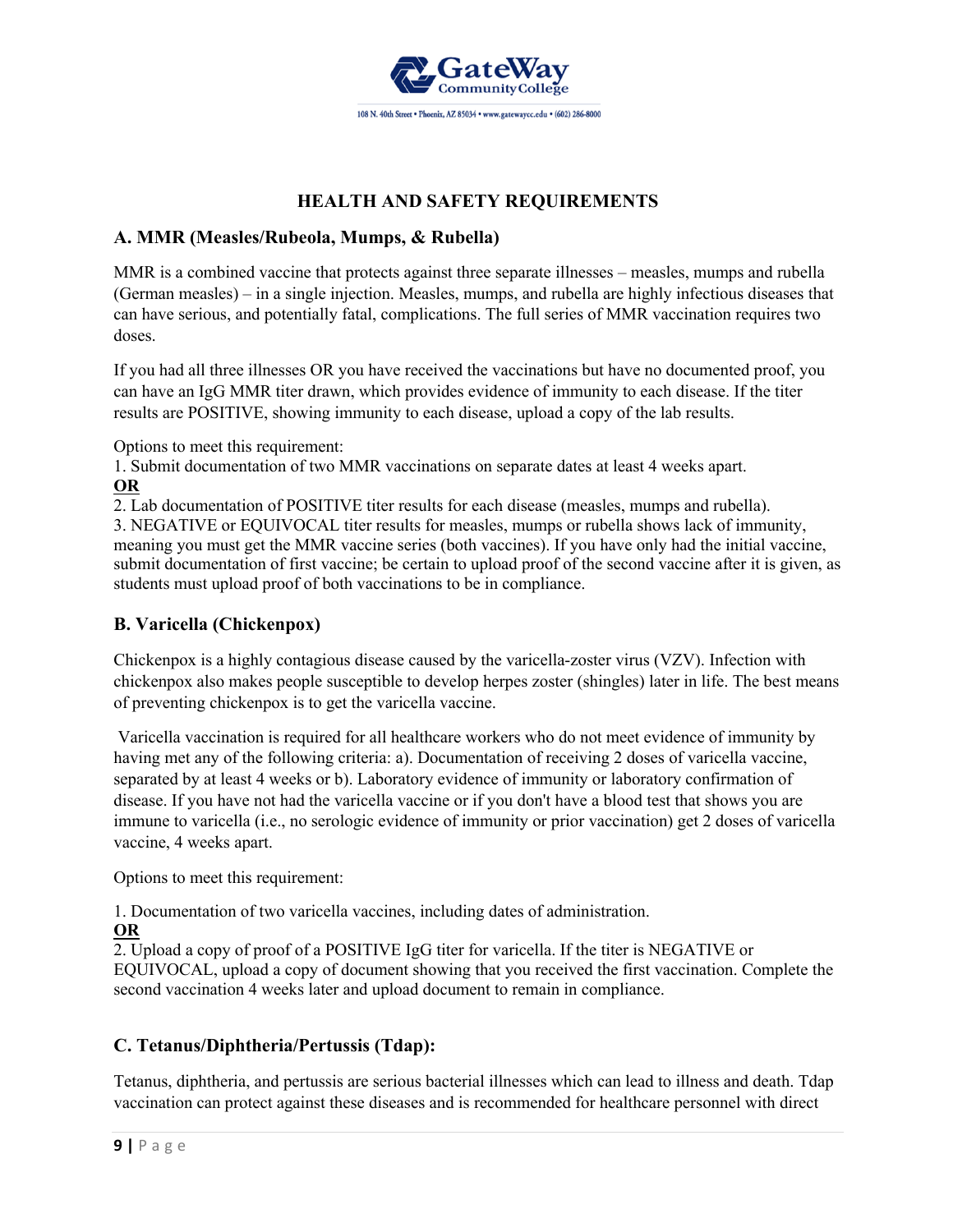

patient contact who have not previously received Tdap. Tdap vaccination can protect healthcare personnel against pertussis and help prevent them from spreading it to their patients.

The Td vaccine protects against tetanus and diphtheria, but not pertussis. Following administration of Tdap, a Td booster should be given every 10 years. Tdap may be given as one of these boosters if you have never gotten Tdap before. Tdap can be administered regardless of interval since the previous Td dose.

To meet this requirement:

You must provide proof of a one-time Tdap vaccination and Td booster if 10 years or more since Tdap vaccination.

## **D. Tuberculosis (TB)**

Tuberculosis (TB) is caused by a bacterium called *Mycobacterium tuberculosis* which usually infects the lungs, but can attack any part of the body such as the kidney, spine, and brain. Not everyone infected with TB bacteria develops tuberculosis. As a result, two TB-related conditions exist: latent TB infection (LTBI) and TB disease. If not treated properly, TB disease can be fatal.

All students entering a MaricopaNursing program are required to upload documentation showing negative TB disease status. Documentation may include a negative 2-step Tuberculosis Skin Test (TBST) or negative blood test (QuantiFERON or T-Spot) performed within the previous six (6) months. The TBST or negative blood test must remain current throughout the semester of enrollment.

To maintain compliance with annual TB testing requirements, students who initially submitted a 2-step TBST may submit a current 1-step TBST for subsequent annual testing. A TBST is considered current if no more than 365 days have elapsed since the date of administration of the second of the 2-step TBST. Most recent skin testing or blood test must have been completed within the previous six (6) months.

If you have ever had a positive TBST, you must provide documentation of a negative blood test or negative chest X-ray. You will also need to complete a TB Symptom Screening Questionnaire annually.

To meet this requirement:

1. Proof of a negative 2-step TBST completed within the previous 6 months, including date given, date read, result, and name and signature of the healthcare provider. A 2-step TBST consists of an initial TBST and a boosted TBST 1-3 weeks apart.

#### **OR**

2. Submit documentation of a negative blood test (QuantiFERON or T-Spot) performed within the last six months.

#### **OR**

3. Submit documentation of a negative chest X-ray

4. **POSITIVE RESULTS:** If you have a positive TBST, provide documentation of negative chest X-ray or negative blood test and a completed MaricopaNursing Tuberculosis Screening Questionnaire. The questionnaire can be found in the American Data Bank Immunization Tracker. This questionnaire must be completed annually.

## **E. Hepatitis B**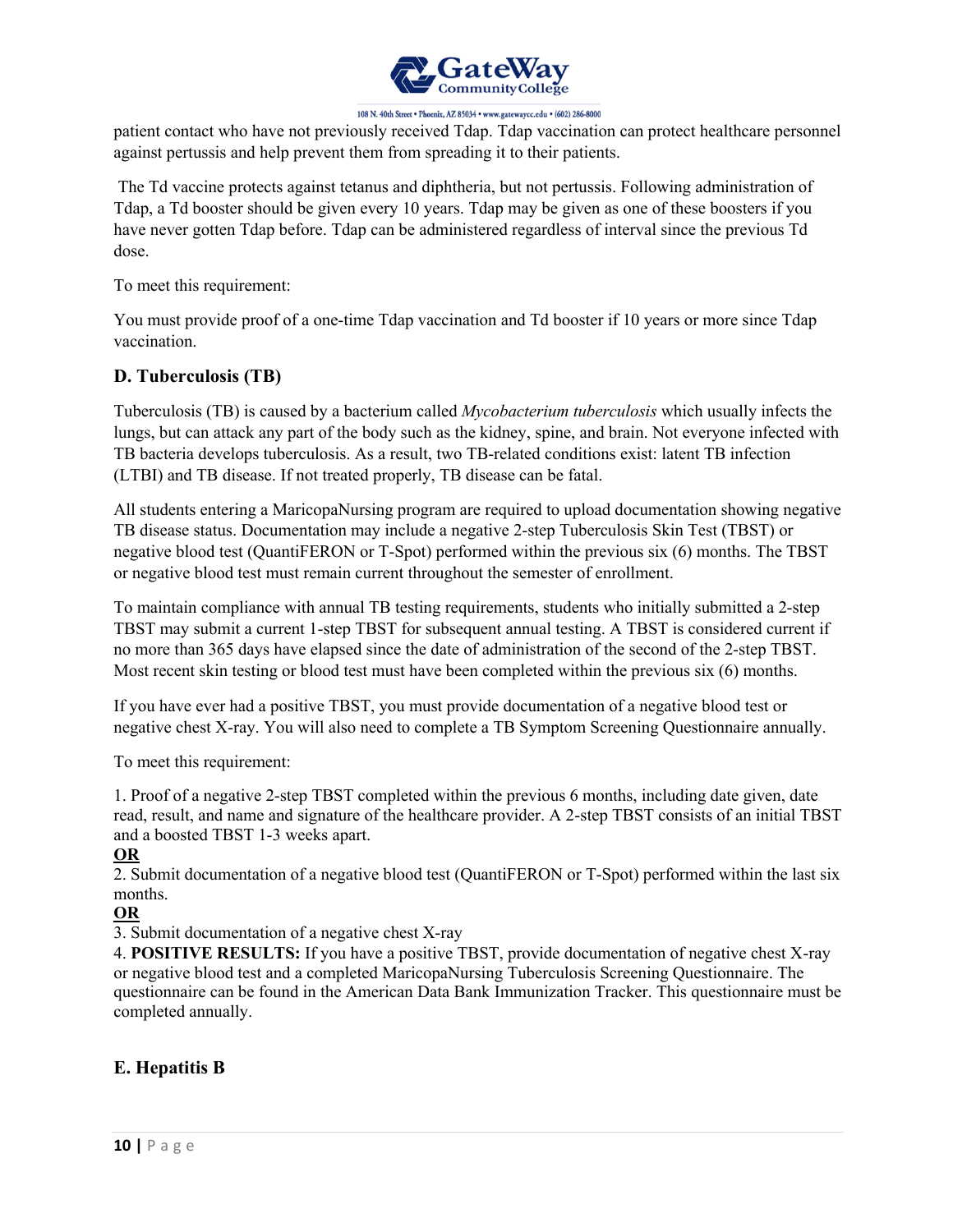

MaricopaNursing students may be exposed to potentially infectious materials which can increase their risk of acquiring hepatitis B virus infection, a serious disease that can cause acute or chronic liver disease which can lead to a serious, lifelong illness. MaricopaNursing recommends that all students receive the hepatitis B 3-vaccine series administered over a 6 month period. Obtain the first vaccination; the second is given 1 - 2 months after the first dose and the third injection is 4 - 6 months after the first dose.

Effective immunization status can be proven by a titer confirming the presence of anti-Hbs or HepBSab antibodies in the blood. This titer is recommended but not mandatory. Students may choose to decline the hepatitis B vaccine; however, lack of immunity to hepatitis B means that students remain at risk of acquiring the disease.

Options to meet this requirement:

1. Submit a copy of laboratory documentation of a positive HbsAb titer.

## **OR**

2. Upload a copy of your immunization record, showing completion of the three Hepatitis B injections. If the series is in progress, upload a copy of the immunizations received to date. You must remain on schedule for the remaining immunizations and provide the additional documentation. One to two months after your last immunization, it is recommended that you have an HbsAb titer drawn.

## **OR**

3. Upload a copy of your signed Hepatitis B declination noting that by declining the vaccine you continue to be at risk of acquiring hepatitis B, a serious disease. MaricopaNursing declination form is available in American Data Bank.

## **F. Influenza (Flu Vaccine)**

Influenza is a serious contagious respiratory disease which can result in mild to severe illness. Susceptible individuals are at high risk for serious flu complications which may lead to hospitalization or death.

The single best way to protect against the flu is annual vaccination. A flu vaccine is needed every season because: 1). the body's immune response from vaccination declines over time, so an annual vaccine is needed for optimal protection; 2). because flu viruses are constantly changing, the formulation of the flu vaccine is reviewed each year and sometimes updated to keep up with changing flu viruses. The seasonal flu vaccine protects against the influenza viruses that research indicates will be most common during the upcoming season.

Students are required to be vaccinated every flu season and to upload documentation proving annual vaccinations.

To meet this requirement:

Upload a copy of proof of flu vaccine proving annual vaccination.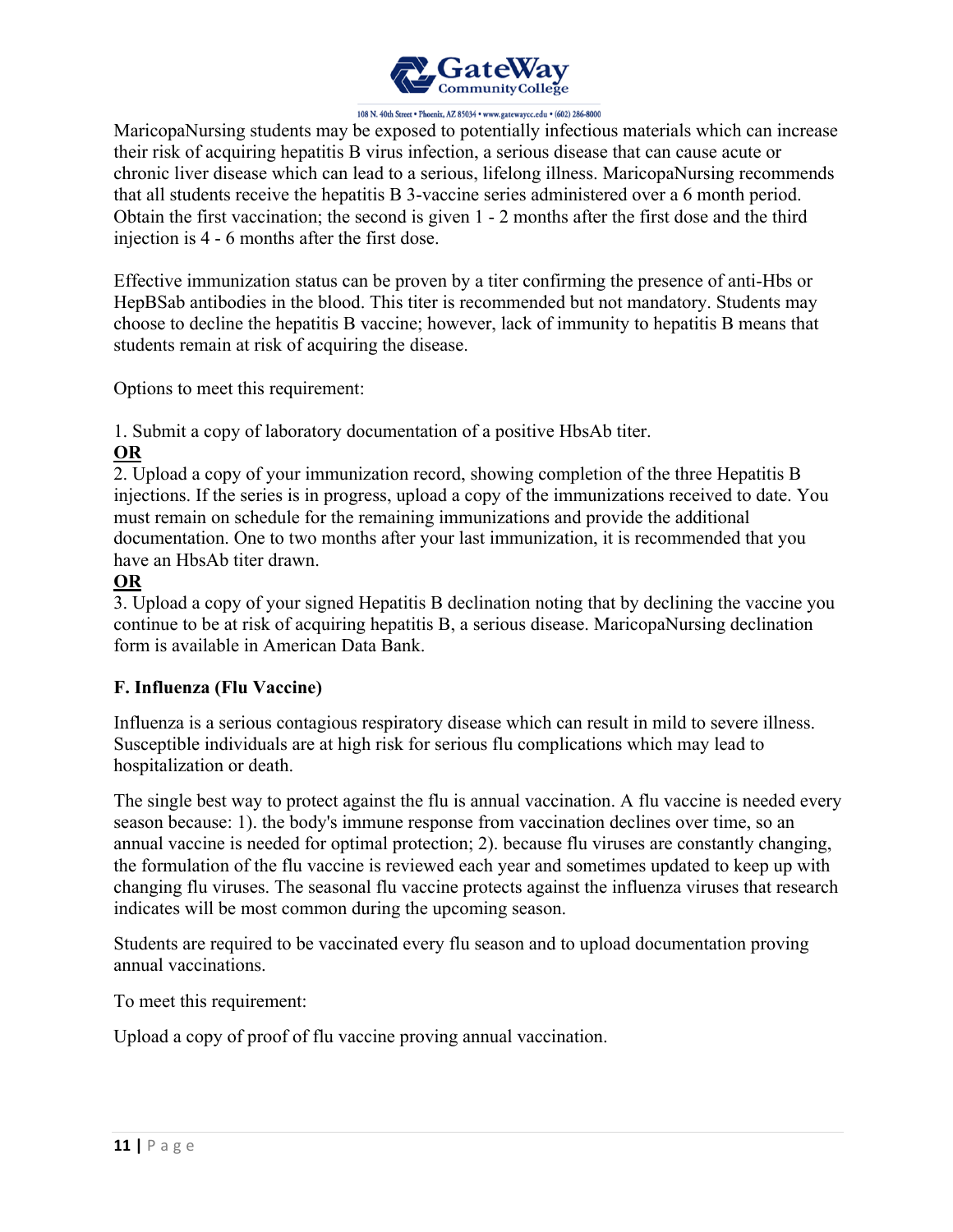

## **G. CPR (Basic Life Support) Certification**

CPR is a procedure performed on persons in cardiac arrest in an effort to maintain blood circulation and to preserve brain function. MaricopaNursing students are required to learn CPR by completing an acceptable Basic Life Support course. CPR certification must be from an American Heart Association, at the Health Care Provider level and include infant, child, and adult, 1-and 2-man rescuer, and evidence of a hands-on skills component. CPR courses are offered at numerous locations throughout the greater Phoenix area. The American Heart Association provides in-person courses and an online course. Students who complete online courses must complete the hands-on skills training and testing. CPR training without the handson skills training and testing component will not be accepted. Students are required to maintain current CPR certification throughout enrollment in the nursing program.

To meet this requirement:

Upload a copy of the signed CPR card (front and back) or CPR certificate.

## **H. Level One Fingerprint Clearance Card**

All students admitted to any MaricopaNursing program are required to obtain and maintain a valid Level One Arizona Department of Public Safety Fingerprint Clearance Card (FCC). The FCC must remain current throughout every semester of enrollment in the program.

If the FCC is suspended or revoked at any time during the nursing program, the student must report this to the Nursing Director within five (5) school days and will be unable to continue in the program until the FCC is reinstated.

To meet this requirement:

Upload a copy (front and back) of a current Level One DPS Fingerprint Clearance Card.

#### **I. Health Care Provider Signature Form**

Must be completed and signed by a licensed healthcare provider (M.D., D.O., N.P., P.A.) within the past six  $(6)$  months.

To meet this requirement:

Upload a copy of the signed Health Care Provider Signature form completed within the past six (6) months.

#### **J. American Data Bank Clearance Document**

All students admitted to MaricopaNursing are required to show a "Pass" result on the MCCCDrequired supplemental background screening completed within the past six (6) months through American Data Bank. Information regarding the background clearance is obtained from MaricopaNursing following your acceptance into the nursing program.

Please note that results for the American Data Bank self-check cannot be accessed by the nursing program. If you have done a self-check, you will be required to do an additional background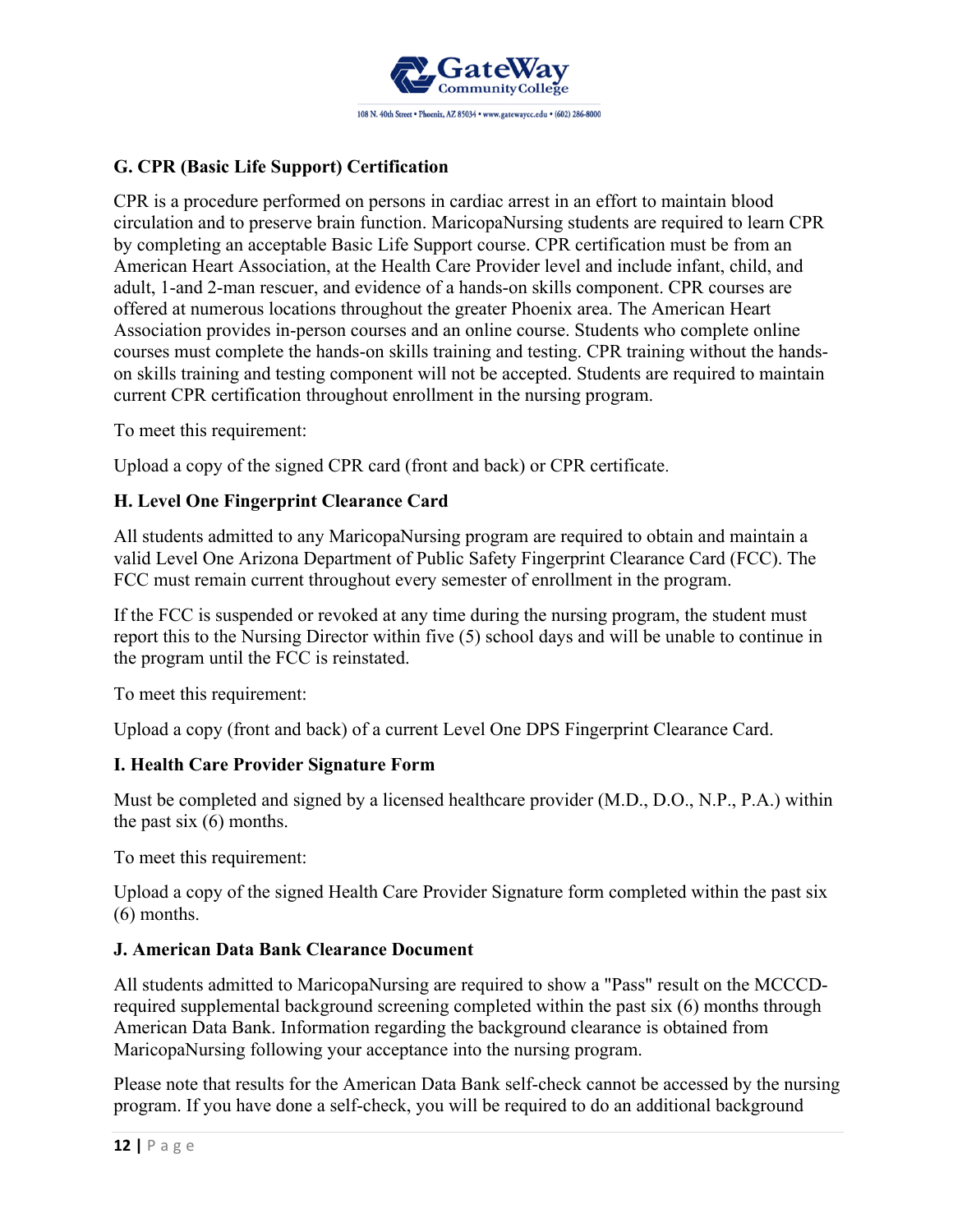

check through American Data Bank using your Nursing program access code and will be required to pay for this second check.

To meet this requirement:

Upload a copy of your American Data Bank clearance completed within the previous six (6) months showing a "Pass" status.

## **IMPORTANT:**

 Healthcare students have a responsibility to protect themselves and their patients and families from preventable diseases. All students will purchase a supplemental background screen and Immunization Tracker from American Data Bank. Program requirements will be approved by American Data Bank.

 Students are responsible for maintaining all health and safety requirements and to submit documentation by due date. Failure to maintain program health and safety requirements will result in inability to continue clinical experiences and may result in withdrawal from the nursing program.

All immunization records must include student name and the signature of healthcare provider.

 Health and safety requirements are subject to change depending on clinical agency requirements.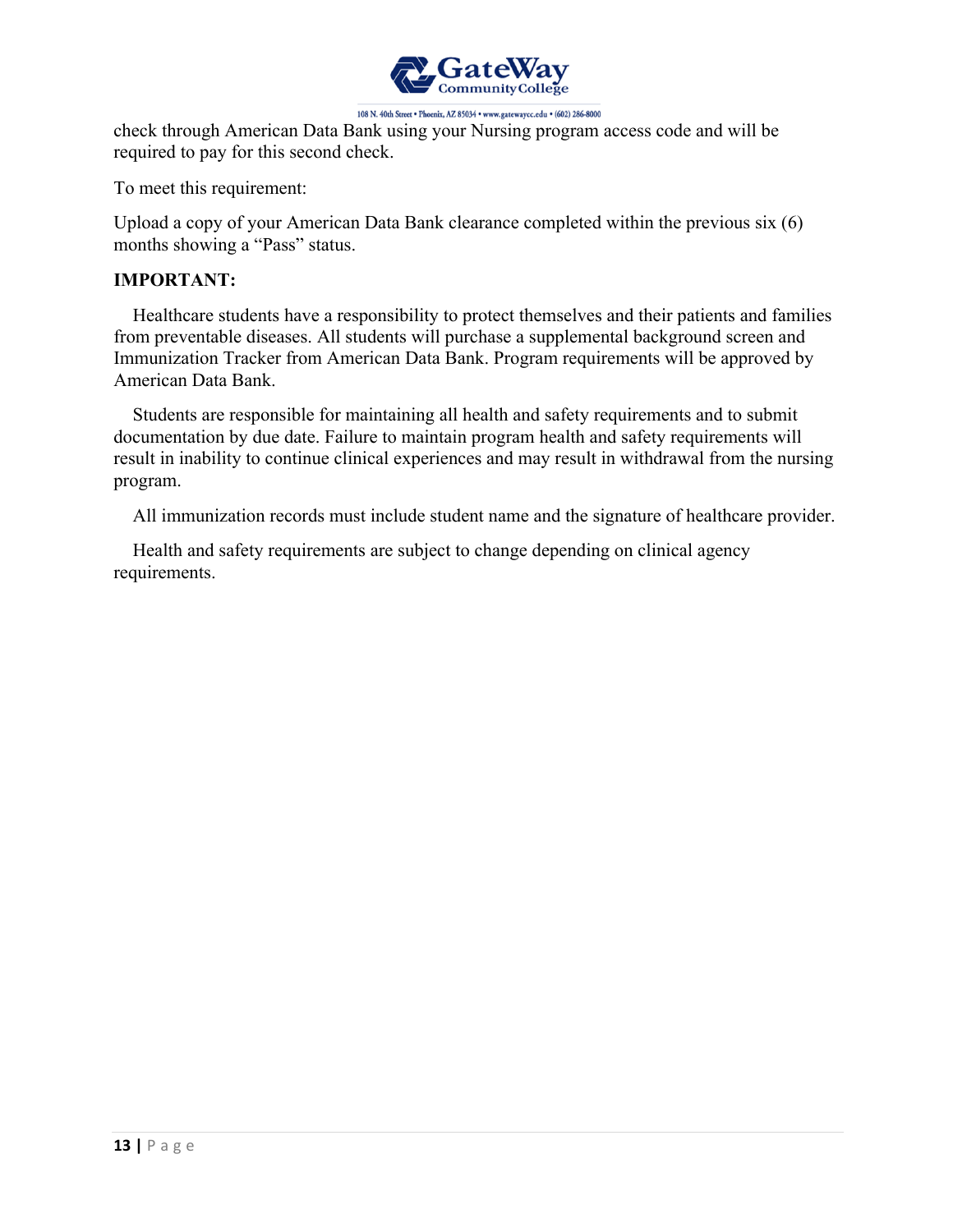

## **Health and Safety Requirements Worksheet**

| Name: | Date: |  |
|-------|-------|--|
|       |       |  |

Use this worksheet as a guide to ensure that you have documentation of each requirement. **DO NOT**  upload this document into American Data Bank or myClinicalExchange. Only supporting documents (lab results, immunization records, signed healthcare provider form, etc.) for each requirement should be uploaded. Additional information regarding acceptable documentation for each requirement can be found on the American Data Bank website.

## **MMR (Measles/Rubeola, Mumps and Rubella)** To meet requirement:

| 1. MMR vaccination: Dates: #1 $#2$                                                                                                             |                                                                                             |  |  |
|------------------------------------------------------------------------------------------------------------------------------------------------|---------------------------------------------------------------------------------------------|--|--|
| <b>OR</b>                                                                                                                                      |                                                                                             |  |  |
| 2. Date & titer results:                                                                                                                       |                                                                                             |  |  |
|                                                                                                                                                |                                                                                             |  |  |
|                                                                                                                                                |                                                                                             |  |  |
|                                                                                                                                                |                                                                                             |  |  |
| Varicella (Chickenpox) To meet requirement:                                                                                                    |                                                                                             |  |  |
| 1. Varicella vaccination dates: #1 ________ #2__________                                                                                       |                                                                                             |  |  |
| <b>OR</b>                                                                                                                                      |                                                                                             |  |  |
| 2. Date & results of varicella IgG titer: Date: Result:                                                                                        |                                                                                             |  |  |
| Tetanus/Diphtheria/Pertussis (Tdap) To meet requirement:                                                                                       |                                                                                             |  |  |
| Tdap vaccine: Date:                                                                                                                            |                                                                                             |  |  |
| Td booster: Date:                                                                                                                              |                                                                                             |  |  |
| Tuberculosis To meet requirement:                                                                                                              |                                                                                             |  |  |
| 1. Negative 2-step TB Skin Test (TBST), including date of administration, date read, result, and<br>name and signature of healthcare provider. |                                                                                             |  |  |
| Initial Test (#1) Date: ____________ Date Read: _____________ Results: Negative or Positive                                                    |                                                                                             |  |  |
| Boosted Test (#2) Date: ___________ Date Read: ____________ Results: Negative or Positive                                                      |                                                                                             |  |  |
| step TBST)                                                                                                                                     | 2. Annual 1-step TBST (accepted only from continuing students who have submitted initial 2- |  |  |
| Date: ____________ Date Read: ____________ Results: Negative or Positive                                                                       |                                                                                             |  |  |
| <b>OR</b>                                                                                                                                      |                                                                                             |  |  |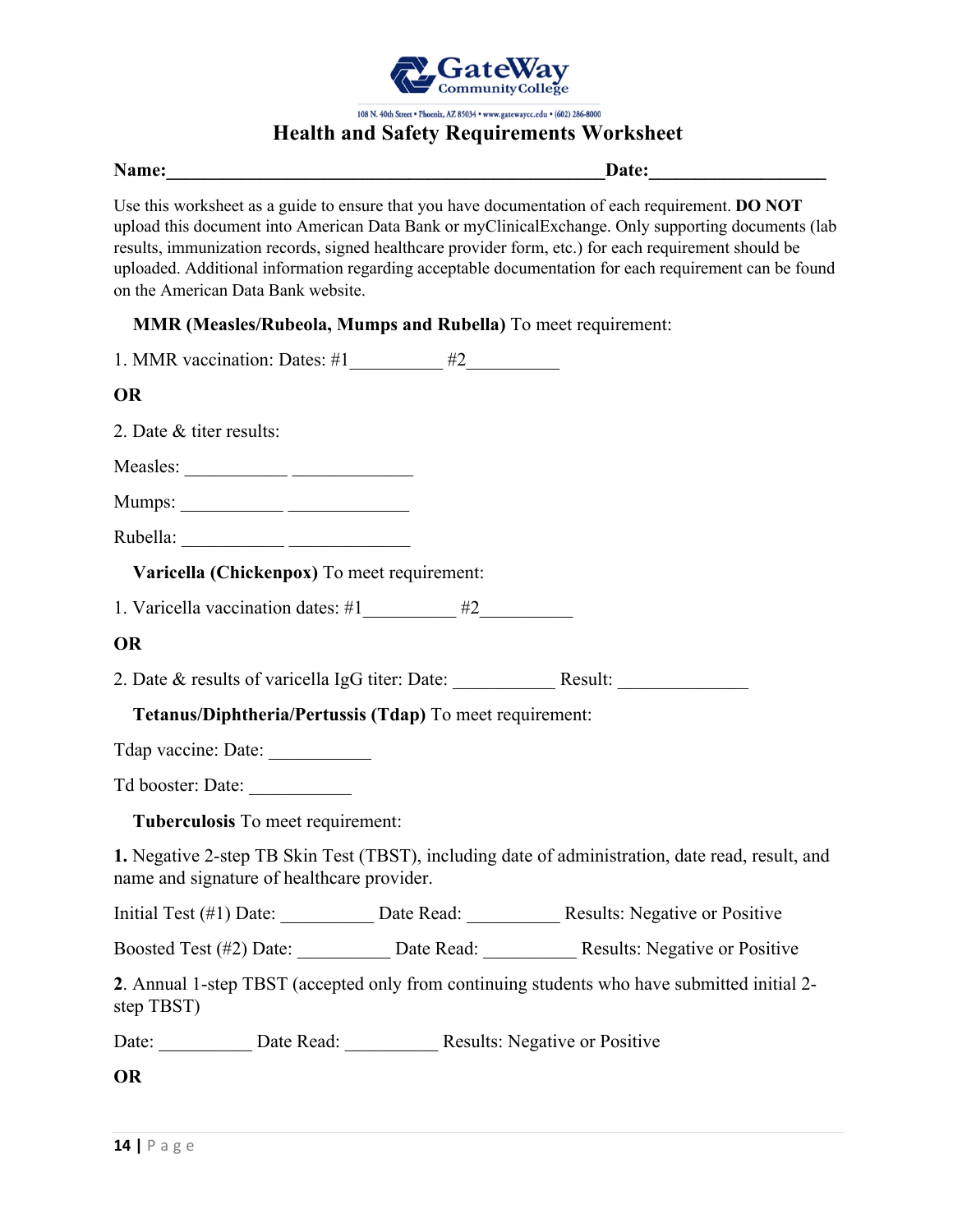

**3.** Negative blood test (Either QuantiFERON or TSpot)

QuantiFERON Date: \_\_\_\_\_\_\_\_\_\_\_\_\_

T-Spot Date:\_\_\_\_\_\_\_\_\_

## **OR**

**4.** Negative chest X-ray

## **OR**

**5.** Documentation of a negative chest X-ray (x-ray report) or negative QuantiFERON result and completed Tuberculosis Screening Questionnaire (available in American Data Bank).

Date:

**6 Hepatitis B** To meet requirement:

\*1. Positive HbsAb titer Date: \_\_\_\_\_\_\_\_\_\_ Result: \_\_\_\_\_\_\_\_\_\_

## **OR**

\*2. Proof of 3 Hepatitis B vaccinations

Hepatitis B vaccine/dates: #1\_\_\_\_\_\_\_\_\_\_ #2\_\_\_\_\_\_\_\_\_\_ #3\_\_\_\_\_\_\_\_\_\_

## **OR**

\*3. Hepatitis B declination- students who choose to decline Hepatitis B vaccine series must submit a HBV Vaccination Declination form.

**7**. **Flu Vaccine** To meet requirement:

Documentation of current annual flu vaccine Date:

## **8. CPR Card American Heart Association (Healthcare Provider level)** To meet requirement:

CPR card or certificate showing date card issued: Expiration date:

## **9. Level One Fingerprint Clearance Card (FCC)** To meet requirement:

Level One FCC including date card issued: Expiration date:

**10. Health Care Provider Signature Form** To meet requirement:

Healthcare Provider Signature Form signed and dated by healthcare provider.

Date of exam:

## **11**. **American Data Bank Background Clearance Document** To meet requirement:

American Data Bank background check document with date of "Pass" status: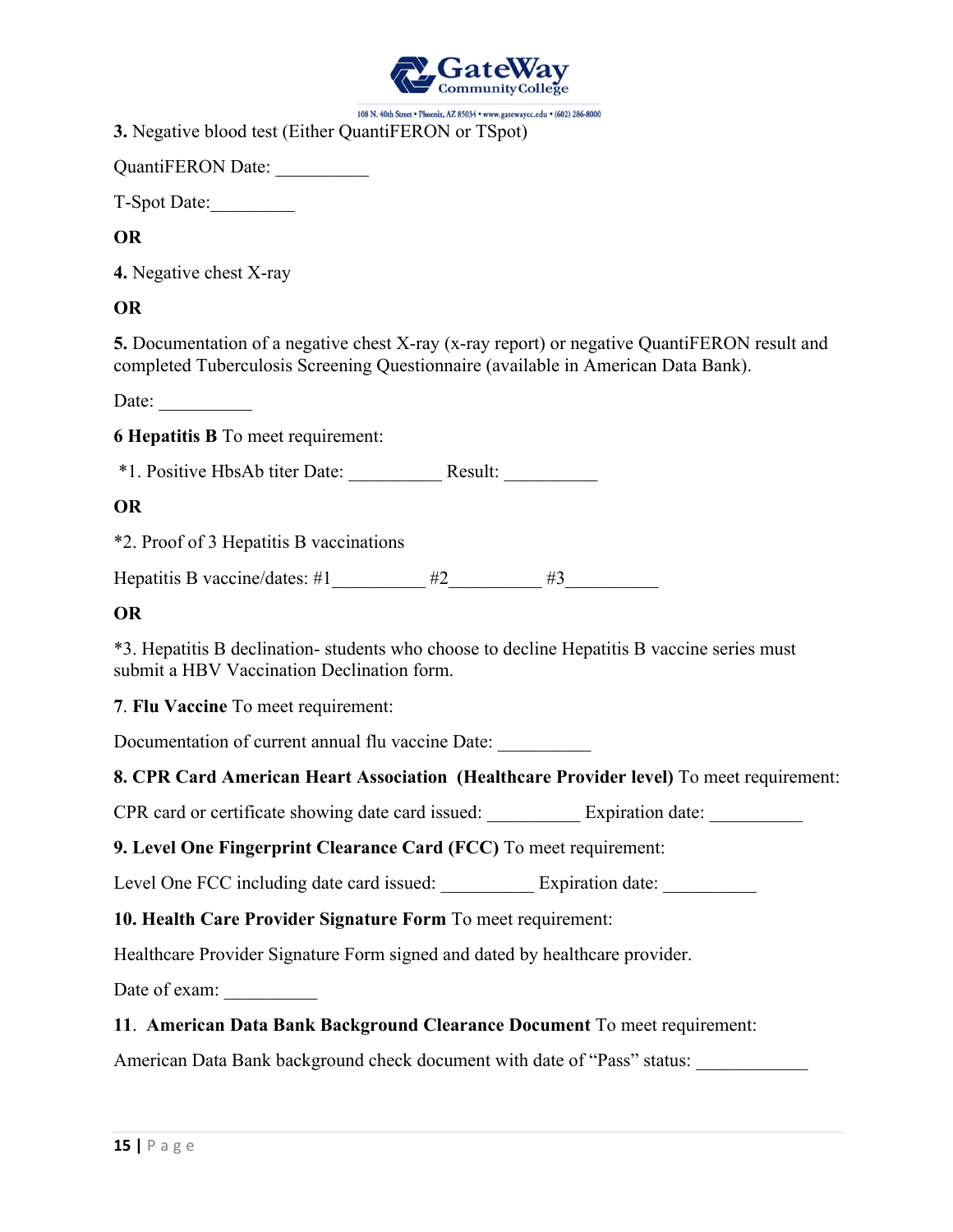

## **Healthcare Provider Signature Form**

#### **Instructions for Completion of Healthcare Provider Signature Form**

A healthcare provider must sign the Healthcare Provider Signature Form within six (6) months of program admission and indicate whether the applicant will be able to function as a nursing student. Health care providers who qualify to sign this declaration include a licensed physician (M.D., D.O.), a nurse practitioner (N.P.), or physician's assistant (P.A.).

(Please Print)

Applicant Name:  $\qquad \qquad$  Student ID Number:

It is essential that nursing students be able to perform a number of physical activities in the clinical portion of the program. At a minimum, students will be required to lift patients, stand for several hours at a time and perform bending activities. Students who have a chronic illness or condition must be maintained on current treatment and be able to implement direct patient care. The clinical nursing experience also places students under considerable mental and emotional stress as they undertake responsibilities and duties impacting patients' lives. Students must be able to demonstrate rational and appropriate behavior under stressful conditions. Individuals should give careful consideration to the mental and physical demands of the program prior to making application.

I have reviewed the MaricopaNursing Essential Skills and Functional Abilities. I believe the applicant:

**WILL WILL NOT** be able to function as a nursing student as described above.

If not, explain:

| Title:<br><u> 1989 - Johann Stein, mars an deus Amerikaansk kommunister (</u><br>Date: |
|----------------------------------------------------------------------------------------|
|                                                                                        |
|                                                                                        |
|                                                                                        |
| State: Zip Code:                                                                       |
|                                                                                        |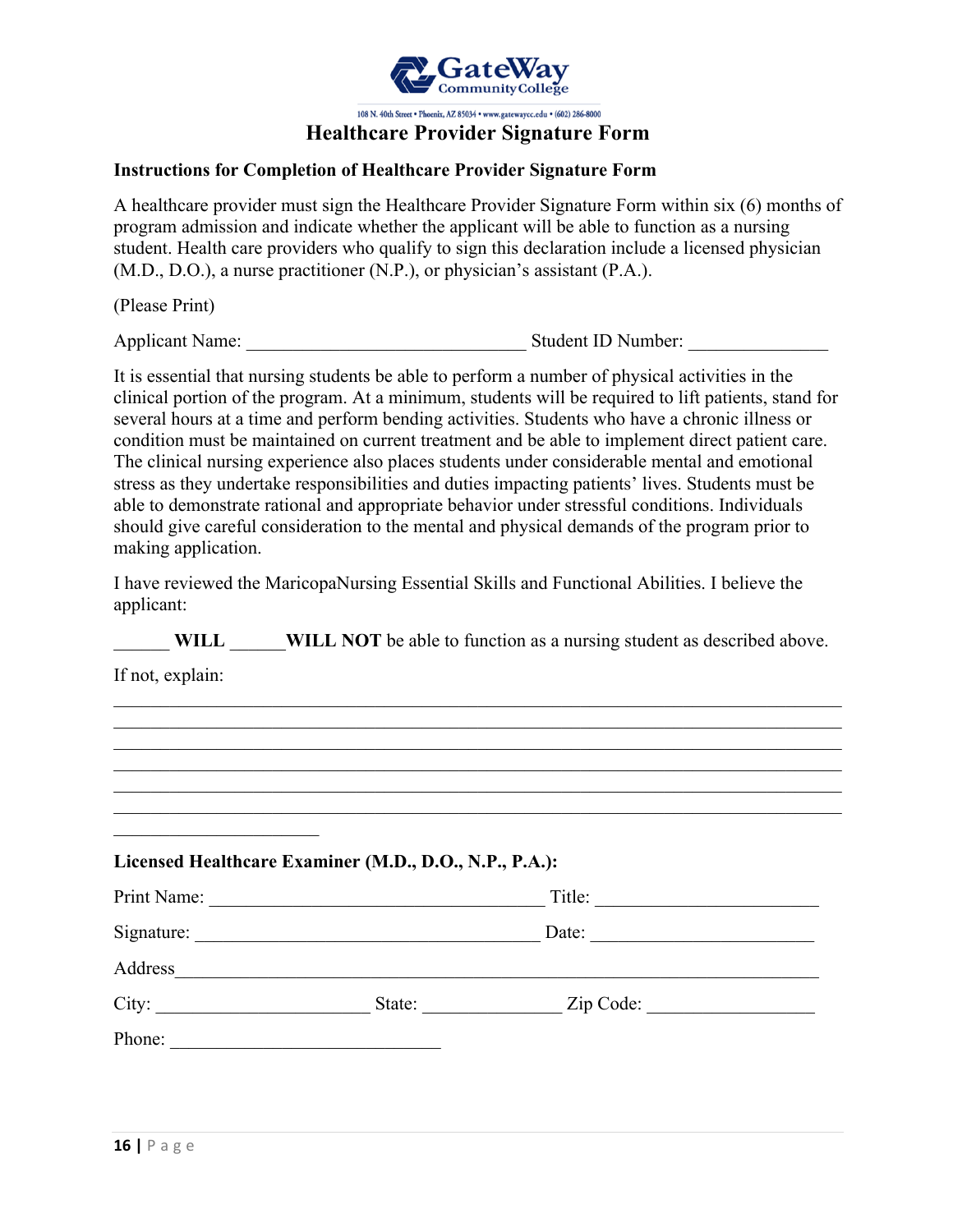

#### **Essential Skills and Functional Abilities for Nursing Assistant Program Students**

Individuals enrolled in the NA program must be able to perform essential skills. If a student believes that he or she cannot meet one or more of the standards without accommodations, the nursing assistant program must determine, on an individual basis, whether a reasonable accommodation can be made.

| Functional<br><b>Ability</b>                                      | <b>Standard</b>                                                                                                                                                                                                                                                                                                                                                                                                                                                                                                                                                                                                                                                            | <b>Examples Of Required Activities</b>                                                                                                                                                                                                                                                                                                                                                                                                                                         |
|-------------------------------------------------------------------|----------------------------------------------------------------------------------------------------------------------------------------------------------------------------------------------------------------------------------------------------------------------------------------------------------------------------------------------------------------------------------------------------------------------------------------------------------------------------------------------------------------------------------------------------------------------------------------------------------------------------------------------------------------------------|--------------------------------------------------------------------------------------------------------------------------------------------------------------------------------------------------------------------------------------------------------------------------------------------------------------------------------------------------------------------------------------------------------------------------------------------------------------------------------|
| Motor<br>Abilities                                                | Physical abilities and mobility sufficient to execute<br>gross motor skills, physical endurance, and strength,<br>to provide client care.                                                                                                                                                                                                                                                                                                                                                                                                                                                                                                                                  | Mobility sufficient to carry out client care<br>procedures such as assisting with ambulation of<br>clients, administering CPR, assisting with<br>turning and lifting clients, providing care in<br>confined spaces such as treatment room or small<br>bathroom.                                                                                                                                                                                                                |
| Manual<br>Dexterity                                               | Demonstrate fine motor skills sufficient for<br>providing safe nursing care.                                                                                                                                                                                                                                                                                                                                                                                                                                                                                                                                                                                               | Motor skills sufficient to handle equipment such<br>as blood pressure cuffs, thermometers.                                                                                                                                                                                                                                                                                                                                                                                     |
| Perceptual/<br>Sensory<br>Ability                                 | Sensory/perceptual ability to monitor and assess<br>clients.                                                                                                                                                                                                                                                                                                                                                                                                                                                                                                                                                                                                               | • Sensory abilities sufficient to hear alarms,<br>auscultatory sounds, cries for help, etc.<br>• Visual acuity to read thermometers, I&O<br>sheets.<br>• Tactile ability to feel pulses and take<br>temperature.<br>· Olfactory ability to detect smoke or noxious<br>odor, etc.                                                                                                                                                                                               |
| Behavioral/<br>Interpersonal/<br>Emotional                        | • Ability to relate to colleagues, staff and clients<br>with honesty, integrity and nondiscrimination.<br>• Capacity for development of mature, sensitive and<br>effective therapeutic relationships.<br>• Interpersonal abilities sufficient for interaction<br>with individuals, families and groups from various<br>social, emotional, cultural and intellectual<br>backgrounds.<br>• Ability to work constructively in stressful and<br>changing environments with the ability to modify<br>behavior in response to constructive criticism.<br>• Capacity to demonstrate ethical behavior,<br>including adherence to the Nursing Assistant and<br>student honor codes. | • Establish rapport with clients and colleagues.<br>• Work with teams and workgroups.<br>• Emotional skills sufficient to remain calm in<br>an emergency situation.<br>• Behavioral skills sufficient to demonstrate the<br>exercise of good judgment and prompt<br>completion of all responsibilities attendant to<br>care of clients.<br>• Adapt rapidly to environmental changes and<br>multiple task demands.<br>· Maintain behavioral decorum in stressful<br>situations. |
| Safe<br>environment<br>for clients,<br>families and<br>co-workers | • Ability to accurately identify clients.<br>• Ability to effectively communicate with other<br>caregivers.<br>• Ability to operate equipment safely in the clinical<br>area.<br>• Ability to recognize and minimize hazards that<br>could increase healthcare associated infections.<br>• Ability to recognize and minimize accident hazards<br>in the clinical setting including hazards that<br>contribute to client, family and co-worker falls.                                                                                                                                                                                                                       | • Prioritizes tasks to ensure client safety and<br>standard of care.<br>• Maintains adequate concentration and<br>attention in client care settings.<br>• Seeks assistance when clinical situation<br>requires a higher level or expertise/experience.<br>• Responds to monitor alarms, emergency<br>signals, call bells from clients, and orders in a<br>rapid and effective manner.                                                                                          |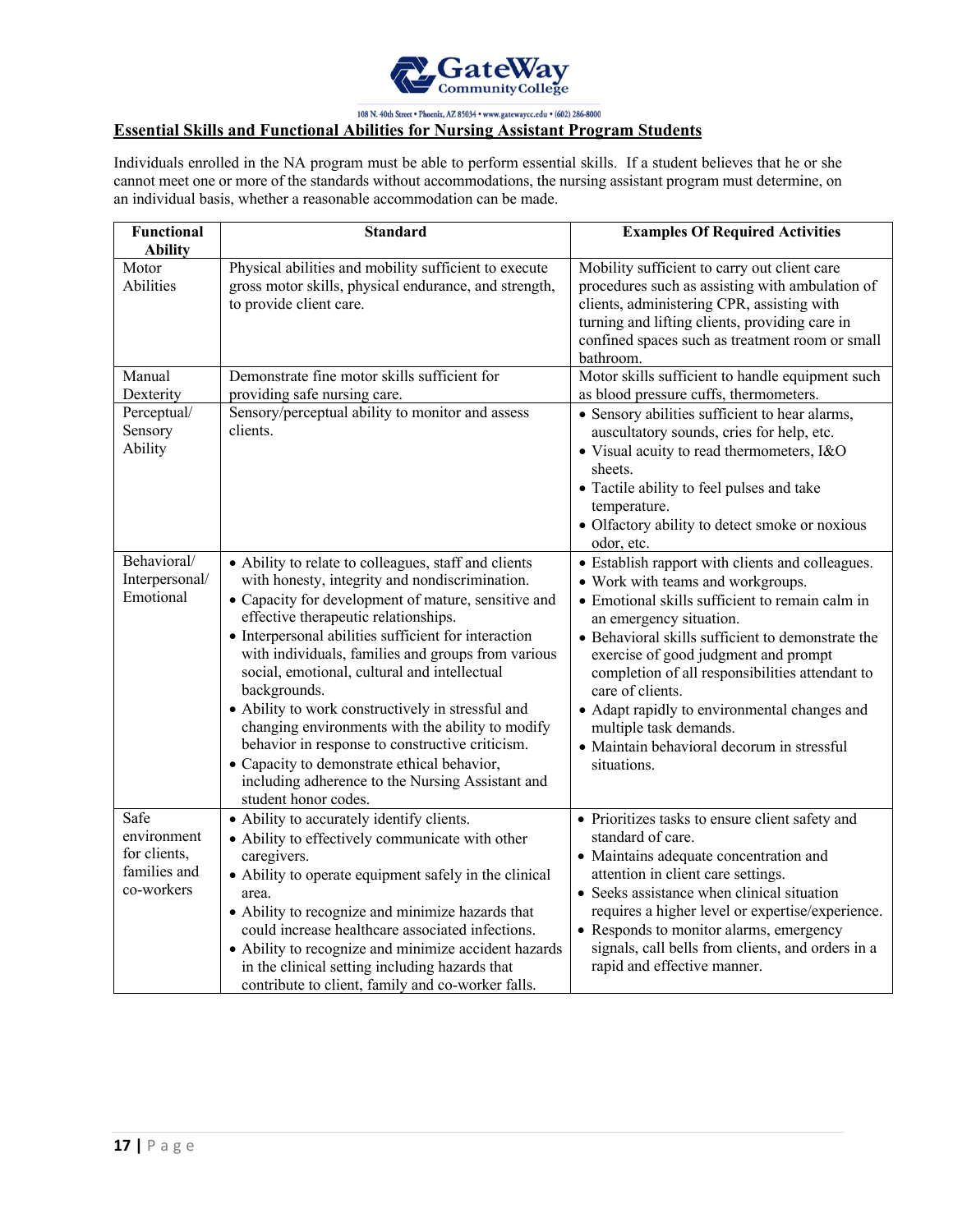

## **Essential Skills and Functional Abilities for Nursing Assistant Program Students (Cont)**

| Communication                                          | • Ability to communicate in English with<br>accuracy, clarity and efficiency with clients,<br>their families and other members of the health<br>care team (including spoken and non-verbal<br>communication, such as interpretation of facial<br>expressions, affect and body language).<br>• Required communication abilities, including<br>speech, hearing, reading, writing, language skills<br>and computer literacy | • Follows verbal directions from other members<br>of the healthcare team and participates in<br>health care team discussions of client care.<br>• Elicits and records information about health<br>history, current health state and responses to<br>treatment from clients or family members<br>appropriate to the Nursing Assistant Scope of<br>Practice.<br>• Establishes and maintains effective working<br>relations with clients and co-workers.<br>• Recognizes and reports critical client<br>information to other caregivers. |
|--------------------------------------------------------|--------------------------------------------------------------------------------------------------------------------------------------------------------------------------------------------------------------------------------------------------------------------------------------------------------------------------------------------------------------------------------------------------------------------------|---------------------------------------------------------------------------------------------------------------------------------------------------------------------------------------------------------------------------------------------------------------------------------------------------------------------------------------------------------------------------------------------------------------------------------------------------------------------------------------------------------------------------------------|
| Cognitive/<br>Conceptual/<br>Quantitative<br>Abilities | • Ability to read and understand written<br>documents in English and solve problems.<br>• Ability to gather data and participate in a plan of<br>action, established by the RN.<br>• Ability to comprehend three-dimensional and<br>spatial relationships.<br>• Ability to react effectively in an emergency<br>situation.                                                                                               | · Recognizes an emergency situation and<br>responds effectively to safeguard the client<br>and other caregivers.<br>• Transfers knowledge from one situation to<br>another.<br>• Monitor and conveys pertinent information<br>found on printed documents, flow sheets,<br>graphic sheets, other medical records and<br>policy and procedure manuals to the RN.                                                                                                                                                                        |
| Punctuality/<br>work habits                            | • Ability to adhere to the GateWay Nursing<br>Assistant policies, procedures and requirements<br>as described in the Student Nurse Handbook,<br>college catalog and course syllabus.<br>• Ability to complete classroom and clinical<br>assignments and submit assignments at the<br>required time.<br>• Ability to adhere to classroom and clinical<br>schedules.                                                       | • Attends class and clinical assignments<br>punctually.<br>• Reads, understands and adheres to all policies<br>related to classroom and clinical experiences.<br>• Contact instructor in advance of any absence<br>or late arrival.<br>• Understand and complete classroom and<br>clinical assignments by due date and time.                                                                                                                                                                                                          |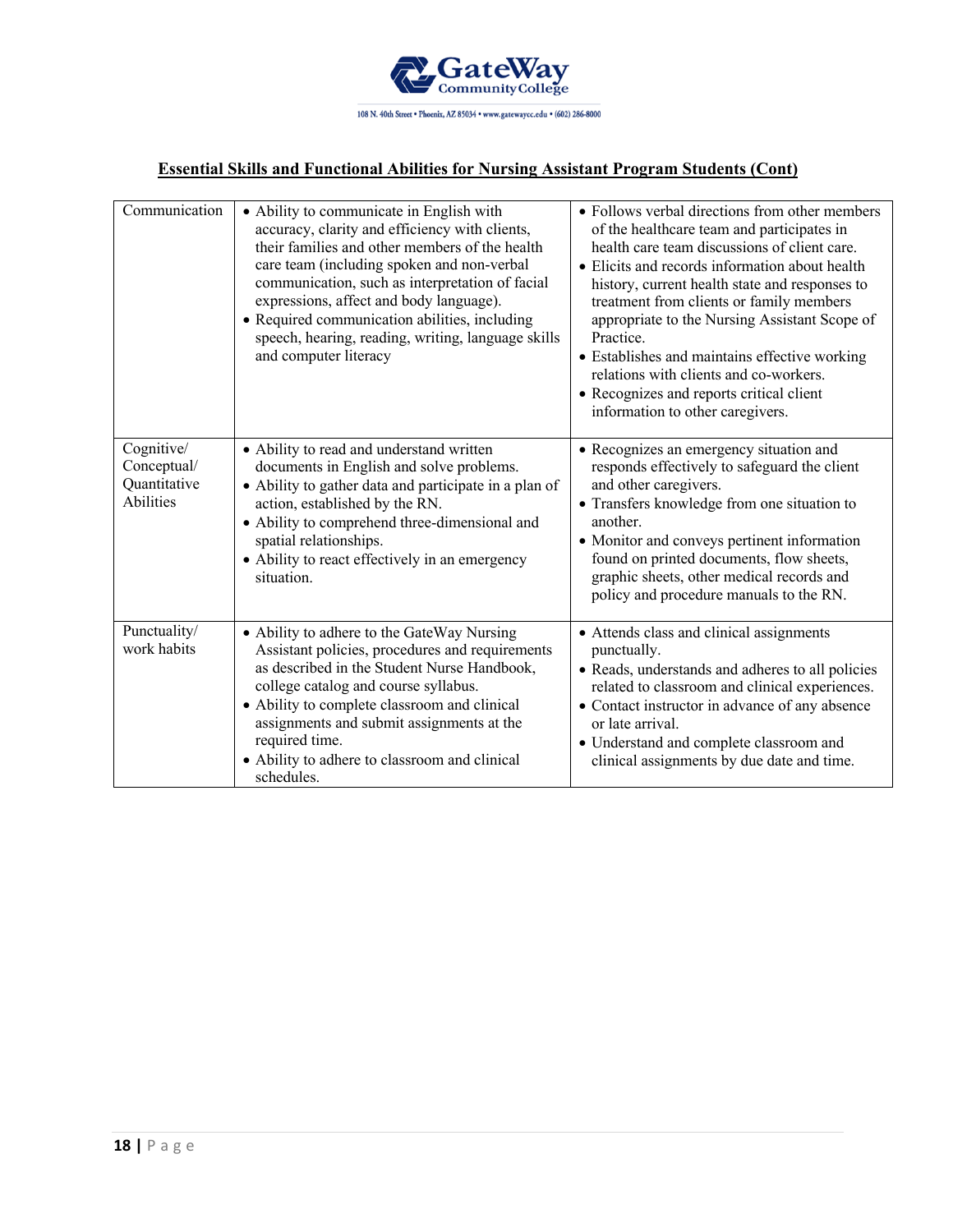

#### **GateWay Community College Nurse Assistant Program**

#### **Overview of the Requirements**

In order for students to be admitted to or maintain enrollment in good standing in Maricopa County Community College District's ("MCCCD") Allied Health and Nursing programs ("Programs") beginning on September 1, 2011, students must provide with their application to a Program all of the following:

• A copy of an Arizona Department of Public Safety Level-One Fingerprint Clearance Card ("Card"). Students are required to pay the cost of applying for the Card. Cards that are NOT Level-One status will not be accepted

• An original version of the "**Criminal Background Check Disclosure Acknowledgement"** form attached to this Summary signed by the student.

• A document from MCCCD's authorized vendor for background checks demonstrating that the student has passed the background check. Students are required to pay the cost of obtaining the background check. Students whose background checks on the date of actual admission to a Program that are more than 6 months old or students who have been in a Program for more than 12 months may be requested to obtain an updated background check. The addition of this criminal background check is due to the fact that some of MCCCD's largest clinical experience partners have established standards that are more stringent than those for obtaining a Card. At all times during enrollment in a Program, students must obtain and maintain BOTH a valid Level-One Fingerprint Clearance Card and passing disposition on supplemental background check performed by MCCCD authorized vendor. Admission requirements related to background checks are subject to change as mandated by clinical experience partners

#### **Implementation of the Requirements**

1. Students that are denied issuance of a Card may be eligible for a good cause exception through the Arizona Department of Public Safety. It is the student's responsibility to seek that exception directly with the department. Until the student obtains a Card and meets the other requirements for admission, he or she will not be admitted to a Program.

2. Students admitted to a Program whose Card is revoked or suspended must notify the Program Director immediately and the student will be removed from the Program in which they have been admitted or are enrolled. Any refund of funds would be made per MCCCD policy.

3. The **Criminal Background Check Disclosure Acknowledgement** directs students to disclose on the data collection form of the MCCCD authorized background check vendor all of the requested information as well as any information that the background check may discover. Honesty is important as it demonstrates character. Lack of honesty will be the basis for denial of admission or removal from a Program if the information that should have been disclosed but was not would have resulted in denial of admission. Failure to disclose other types of information constitutes a violation of the Student Code of Conduct and may be subject to sanctions under that Code. Students have a duty to update the information requested on the [background check vendor] data collection form promptly during enrollment in a Program. The [background check vendor] data collection form may ask for the following information but the form may change from time to time:

- Legal Name
- Maiden Name
- Other names used
- Social Security Number
- Date of Birth

• Arrests, charges or convictions of any criminal offenses, even if dismissed or expunged, including dates and details. • Pending criminal charges that have been filed against you including dates and details. Participation in a first offender, deferred adjudication or pretrial diversion or other probation program or arrangement where judgment or conviction has been withheld.

The authorized MCCCD background check vendor will be asked to pass or fail each student based on the standards of MCCCD's clinical experience partners that have established the most stringent requirements. The sole recourse of any student who fails the background check and believes that failure may have been in error is with the background check vendor and not MCCCD.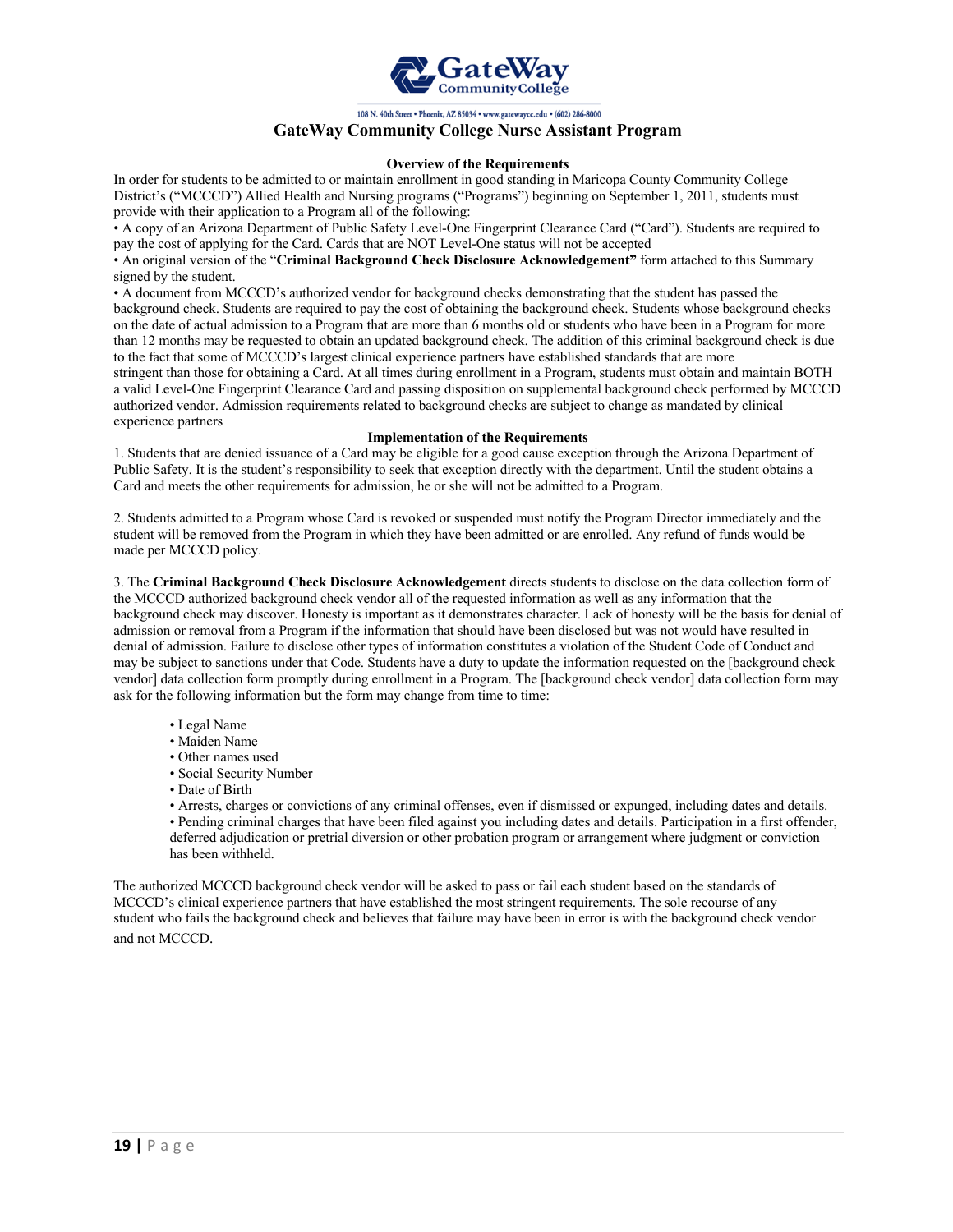

**GateWay Community College Nurse Assistant Program**

#### **ACKNOWLEDGEMENT OF CRIMINAL BACKGROUND CHECK REQUIREMENTS APPLICABLE TO STUDENTS SEEKING ADMISSION TO ALLIED HEALTH OR NURSING PROGRAMS ON OR AFTER SEPTEMBER 1, 2011**

*(Student: Sign and Attach to Application)*

In applying for admission to a Nursing or Allied Health program ("Program") at the Maricopa County Community College District, you are required to disclose on the Arizona Department of Public Safety (DPS) form all required information and on the MCCCD authorized background check vendor data collection form any arrests, convictions, or charges (even if the arrest, conviction or charge has been dismissed or expunged), or participation in first offender, deferred adjudication, pretrial diversion or other probation program on this form. Additionally, you must disclose anything that is likely to be discovered in the MCCCD supplemental background check that will be conducted on you. Please complete the DPS form, the MCCCD authorized background check vendor form and any clinical agency background check form honestly and completely. This means that your answers must be truthful, accurate, and complete. If you know of certain information yet are unsure of whether to disclose it, you must disclose the information, including any arrest or criminal charge. Additionally, By signing this acknowledgement, you acknowledge the following:

• I understand that I must submit to and pay any costs required to obtain a Level-One Fingerprint Clearance Card and an MCCCD supplemental criminal background check.

• I understand that failure to obtain a Level-One Fingerprint Clearance Card will result in a denial of admission to a Program or removal from it if I have been conditionally admitted.

• I understand that I must submit to and pay any costs required to obtain an MCCCD supplemental background check.

• I understand that failure to obtain a "pass" as a result of the MCCCD supplemental criminal background check will result in a denial of admission to a Program or removal from it if I have been conditionally admitted.

I understand that, if my Level-One Fingerprint Clearance Card is revoked or suspended at any time during the admission process or my enrollment in a Program, I am responsible to notify the Program Director immediately and that I will be removed from the Program.

• I understand that a clinical agency may require an additional criminal background check to screen for barrier offenses other than those required by MCCCD, as well as a drug screening. I understand that I am required to pay for any and all criminal background checks and drug screens required by a clinical agency to which I am assigned. • I understand that the both the MCCCD supplemental or the clinical agency background check may include but are not limited to the following:

- Nationwide Federal Healthcare Fraud and Abuse Databases
- Social Security Verification
- Residency History
- Arizona Statewide Criminal Records
- Nationwide Criminal Database
- Nationwide Sexual Offender Registry
- Homeland Security Search

• By virtue of the MCCCD supplemental background check, I understand that I will be disqualified for admission or continued

enrollment in a Program based on my criminal offenses, the inability to verify my Social Security number, or my being listed

in an exclusionary database of a Federal Agency. The criminal offenses for disqualification may include but are not limited to

any or all of the following:

- Social Security Search-Social Security number does not belong to applicant
- Any inclusion on any registered sex offender database
- Any inclusion on any of the Federal exclusion lists or Homeland Security watch list
- Any conviction of Felony no matter what the age of the conviction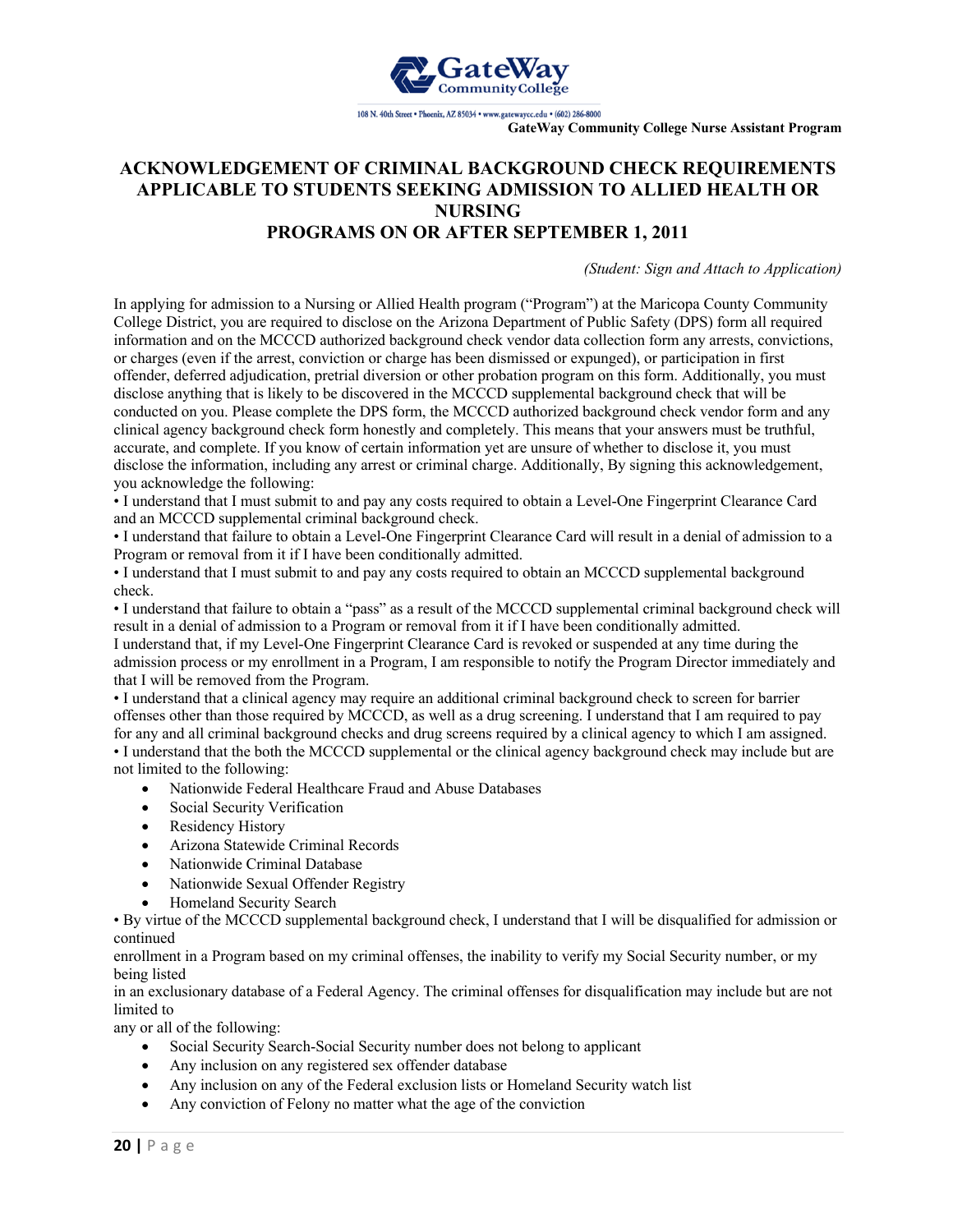

- Any warrant any state
- Any misdemeanor conviction for the following-No matter age of crime
- violent crimes
- sex crime of any kind including non-consensual sexual crimes and sexual assault
- murder, attempted murder
- abduction
- assault
- robbery
- arson
- extortion
- burglary
- pandering
- any crime against minors, children, vulnerable adults including abuse, neglect, exploitation
- any abuse or neglect
- any fraud
- illegal drugs
- aggravated DUI
	- Any misdemeanor controlled substance conviction last 7 years
	- Any other misdemeanor convictions within last 3 years
	- Exceptions: Any misdemeanor traffic (DUI is not considered Traffic)

I understand that I must disclose on all background check data collection forms (DPS, MCCCD background check vendor and a clinical agency background check vendor) all required information including any arrests, convictions, or charges (even if the arrest, conviction or charge has been dismissed or expunged), or participation in first offender, deferred adjudication, pretrial diversion or other probation program. That includes any misdemeanors or felonies in Arizona, any other State, or other jurisdiction. I also understand that I must disclose any other relevant information on the forms. I further understand that non-disclosure of relevant information on the forms that would have resulted in failing the background check will result in denial of admission to or removal from a Program. Finally, I understand that my failure to disclose other types of information of the forms will result in a violation of the Student Code of Conduct and may be subject to sanctions under that Code.

• I understand that, if a clinical agency to which I have been assigned does not accept me based on my criminal background check it may result in my inability to complete the Program. I also understand that MCCCD may, within its discretion, disclose to a clinical agency that I have been rejected by another clinical agency. I further understand that MCCCD has no obligation to place me when the reason for lack of placement is my criminal background check. Since clinical agency assignments are critical requirements for completion of the Program, I acknowledge that my inability to complete required clinical experience due to my criminal background check will result in removal from the Program.

• I understand the Programs reserve the authority to determine my eligibility to be admitted to the Program or to continue in the Program and admission requirements or background check requirements can change without notice. • I understand that I have a duty to immediately report to the Program Director any arrests, convictions, placement on exclusion databases, suspension, removal of my DPS Fingerprint Clearance Card or removal or discipline imposed on any professional license or certificate at any time during my enrollment in a Program.

 $\mathcal{L}_\text{max}$ 

Signature Date

Advanced Placement Nurse Assisting Printed Name Desired Program